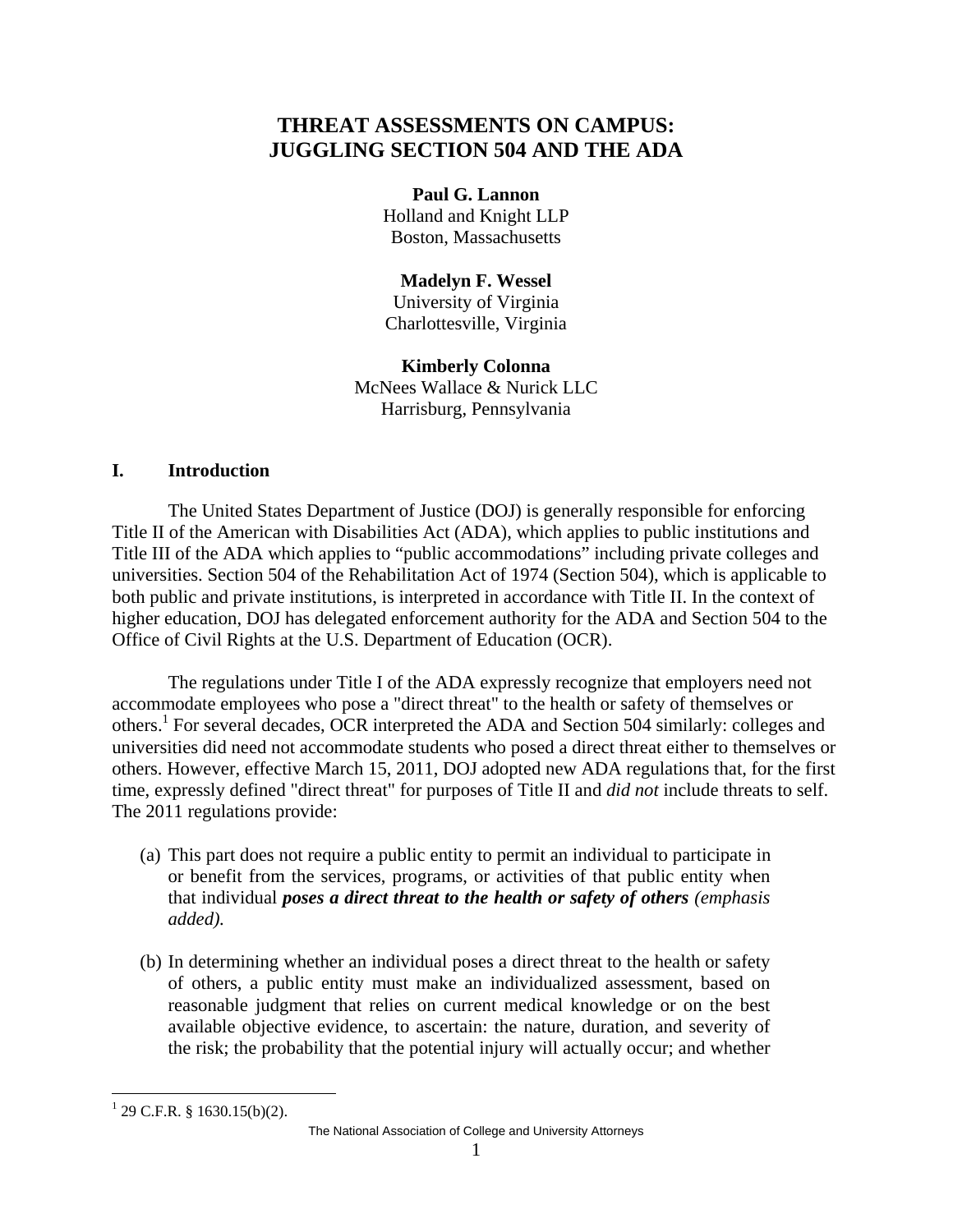reasonable modifications of policies, practices, or procedures or the provision of auxiliary aids or services will mitigate the risk.

# 28 C.F.R. §35.139.

Prior to the 2011 regulations, OCR consistently took the position that universities could take necessary and appropriate steps to respond to students who posed a direct threat to the health or safety of themselves or others. Institutions used this guidance when developing policies and procedures, including policies and procedures related to medical withdrawal and involuntary withdrawal (emergency removal). Indeed, in response to specific pre-2011 guidance from OCR, many institutions developed behavioral health intervention teams to address student health concerns, including mental health concerns and self-harming behaviors. Institutions are now in limbo as to the viability of such campus threat assessment teams and processes (including in extreme cases, required leaves of absence from campus) when it comes to dealing with suicidal and self-harming students.

# **II. NACUA's Efforts to Obtain Federal Guidance**

NACUA and NASPA member institution representatives met with OCR leaders on January 20, 2012, to discuss the need for more guidance on direct threat to self situations. The meeting did not result in any concrete recommendations or guidance. The NACUA and NASPA member institution representatives sent a follow-up letter, dated February 24, 2012 (available in NACUA archives), outlining numerous issues of immediate importance to colleges and universities, including:

- The commitment to create a safe, nondiscriminatory environment for students;
- The need for affirmative institutional action when students pose a threat to themselves;
- Parental expectations that institution will take action in the face of known risks;
- The practical necessity of emergency removals when ill and deeply disturbed students refuse to engage with counseling or other needed medical services;
- The realities that institutions of higher education are not residential in-patient treatment facilities and that some students cannot safely stay on campus;
- The fact that threats to self can become threats to others (the inability to cleanly distinguish between self-harming and generally threatening students);
- Questions about the viability of reentry or readmission conditions when students leave campus voluntarily and then seek to return.

OCR did not respond in writing to NACUA's letter, but assurances were given that further guidance was under consideration. Since then, OCR has not indicated when, if ever,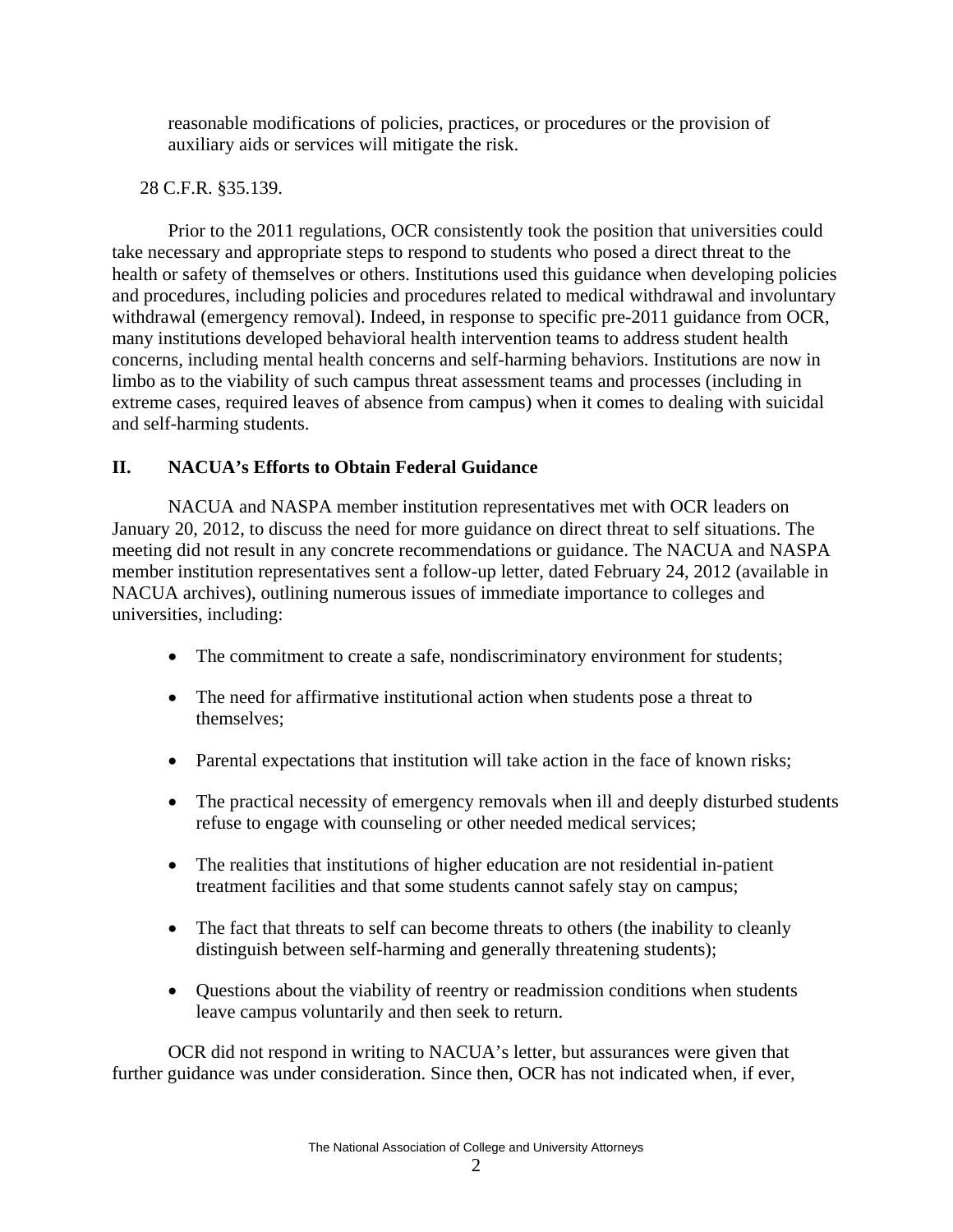formal guidance will be issued. No drafts have been circulated for public comment, and informal guidance from regional offices has been inconsistent and indefinite.

Without more concrete guidance from OCR, universities have been forced to guess how best to proceed, based on reviews of OCR letters and examining how different regional offices have addressed situations with, students who demonstrate self-harming behavior. This approach is inherently problematic because OCR states that the individual decision letters should not be viewed as formal policy statements.

### **III. Backdrop to the Title II Problem**

For many years the legal framework by which colleges and universities addressed students at risk for self-harm was well recognized and fairly well understood: if students posed a "direct threat" - a significant risk of substantial harm to the health or safety of themselves or others - then the institution could take reasonable steps to eliminate that threat without violating federal anti-discrimination laws. Previously, schools relied on the long-standing interpretation of the OCR that direct threat included both a threat to others and a threat to self. OCR's interpretation was consistent with how the U.S. Equal Employment Opportunity Commission has defined direct threat in the workplace, an interpretation that had been upheld by the U.S. Supreme Court.<sup>2</sup>

The DOJ upset this legal framework by defining direct threat for purposes of Title II of the ADA (applicable to public institutions) to include only those disabled students who pose significant risk to the health or safety of others, omitting any reference to a risk for self-harm. The Title II regulations and how they affect the direct threat analysis for colleges and universities was examined in depth in an earlier NACUANOTE.<sup>3</sup>

Where do we stand now? Three years later, OCR has stopped referring to and relying on a direct threat to self analysis, but there is still no formal guidance from OCR or DOJ regarding how colleges and universities, without applying a direct threat analysis, can properly care for students at risk for self-harm while maintaining compliance with disability laws. How then should institutions answer this question in the absence of formal guidance?

This paper examines the self-harm cases that OCR has investigated since the regulatory change took effect in March of 2011 and proposes some guidelines for safeguarding students and avoiding disability discrimination in the absence of formal federal guidance. We believe that the OCR letters since 2011 *in the aggregate*, have begun to offer some clear signals about how to construct defensible policies and procedures addressing these difficult cases.

# **IV. Reading the Tea Leaves - Recent OCR Resolution Agreements Involving Self-Harm**

Since the DOJ Title II regulations were published in September 2010, OCR has issued a number of resolution agreements involving complaints of disability discrimination by students considered at risk for self-harm. Resolution agreements may not be relied upon as legally

 $\overline{a}$ 

<sup>&</sup>lt;sup>2</sup> Chevron v. Echazabal, 536 U.S. 73 (2002).

 $3$  Nacuanotes, Vol. 10 No. 1 (November 1, 2011).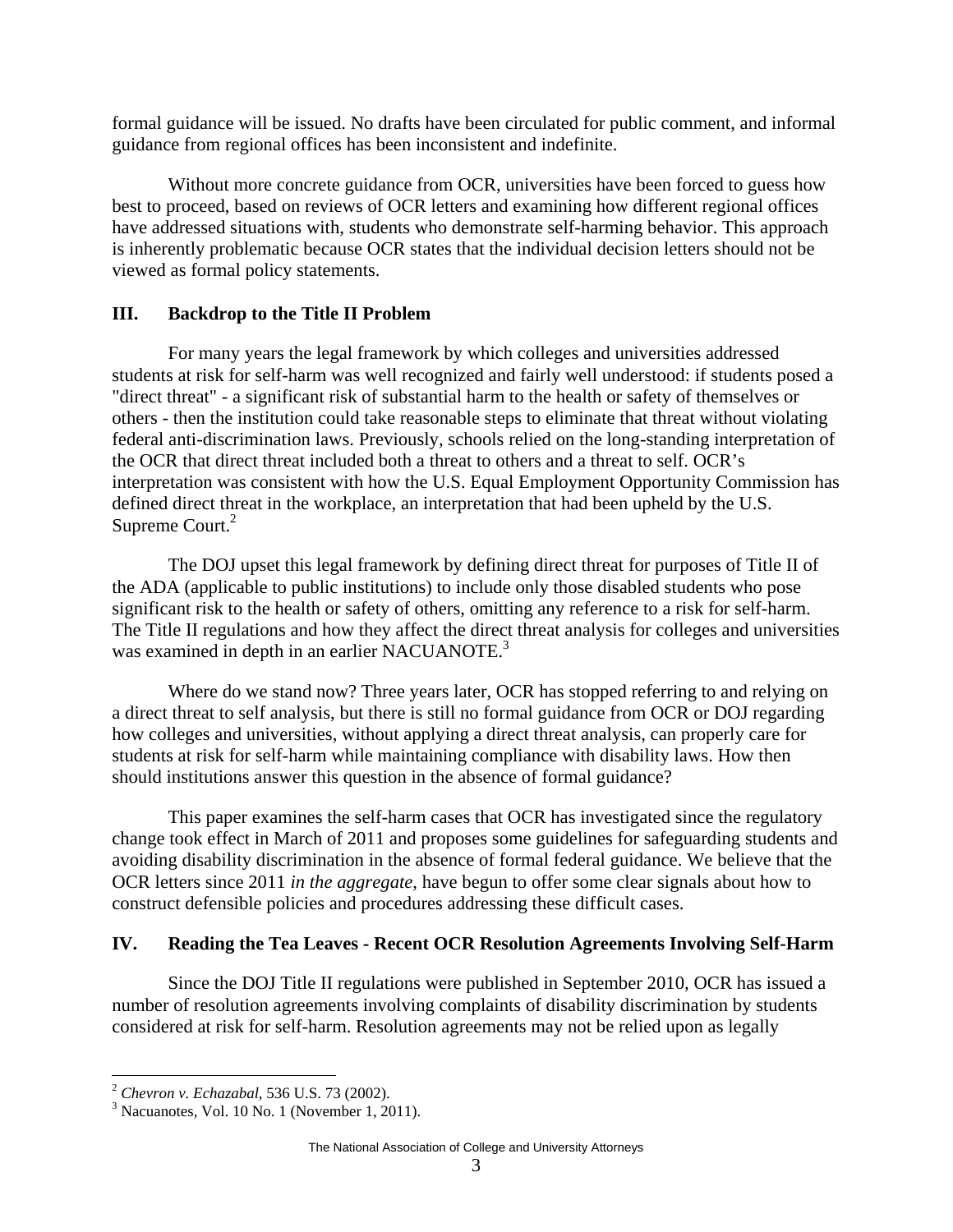binding precedents,<sup>4</sup> but they do provide insight on how OCR is analyzing these situations and what steps by colleges and universities have met with approval or disapproval. A few consistent principles can be discerned in these decisions; absent formal guidance from the OCR, they may provide some much needed help to institutions grappling with similar circumstances.

#### Spring Arbor University (December 16, 2010)

Spring Arbor University was the first OCR resolution agreement addressing self-harm after the new Title II regulations were published and before they became effective in early 2011. Conspicuously absent is any reference to a direct threat against self. Consequently, Spring Arbor is frequently cited as a watershed, the case where OCR stopped using a direct threat to self analysis.

In Spring Arbor, OCR investigated a complaint of disability discrimination against a private university governed by Section 504 of the Rehabilitation Act of 1973. The Complainant disclosed in his admission materials some information about his medical history, $5$  but after his enrollment, he did not identify himself as a student with disabilities, nor did he request any specific accommodations. Having received complaints from students about the Complainant's "disruptive" behavior, University officials met with the student and required him to enter into a "behavior contract" as a condition of continued enrollment. The proposed behavior contract included the following obligations: (1) attend mandatory therapy; (2) provide written confirmation of attendance from the therapist; (3) provide a release permitting the Director of the Health Center to discuss his case with the therapist; (4) comply with his therapist's treatment plan; (5) maintain composure during classes; (6) avoid stressful social situations that might trigger a crisis; and (7) contact certain University officials when in a crisis situation. Rather than submit to the behavior contract, the student withdrew from the University. No restrictions were placed on his return at the time he withdrew. He was in good academic standing and faced no disciplinary charges.

When the student sought readmission, Spring Arbor imposed the same conditions contained in the behavior contract, including documentation that he was receiving appropriate medical treatment and was able to resume a full course load. Spring Arbor's readmission policy did not contain any references to documentation of medical treatment. The University had, nevertheless, imposed similar conditions on at least two other students, both of whom were suspected of having psychiatric disabilities and who had withdrawn. No determination was made as to whether the Complainant posed a threat to others, but the University believed that the student had demonstrated that he was a "threat to himself."

Without mentioning direct threat to self, OCR recounted the direct threat to others analysis but determined that Spring Arbor could not avail itself of that defense because the University had failed to conduct an individualized assessment based on current medical advice or the best available objective evidence. OCR then assessed the disability discrimination claim under a disparate treatment analysis, asking whether similarly situated non-disabled students

 $\overline{a}$ 

<sup>&</sup>lt;sup>4</sup> As stated at the end of each letter regarding the conclusion of an OCR complaint investigation: "This letter is not a formal statement of OCR policy and should not be relied upon, cited, or construed as such. OCR's formal policy statements are approved by a duly authorized OCR official and made available to the public." 5

<sup>&</sup>lt;sup>5</sup> Exactly what information was disclosed is unclear. OCR redacted that information from its letter.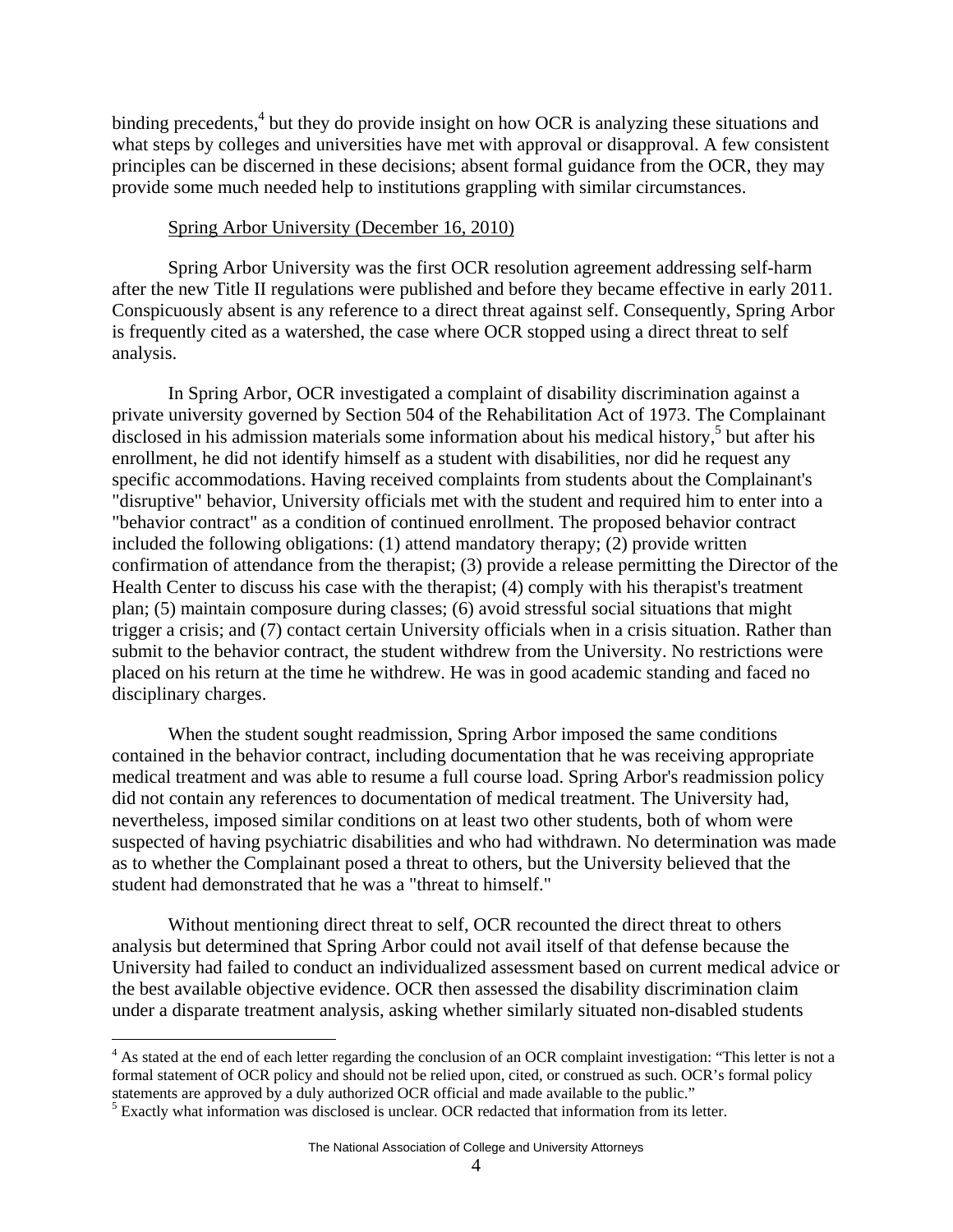were treated differently. OCR found that the University perceived the Complainant as a qualified student with a mental impairment and then, on the basis of that perception, treated him differently from other students who were disruptive or withdrew. OCR found the University in violation of Section 504 "when it conditioned [the student's] ability to remain enrolled at the University upon signing the behavior contract, and then refused to consider his readmission until he provided medical documentation to establish his condition and treatment."

OCR's approach in Spring Arbor suggests that in light of the Title II regulations OCR will apply a disparate treatment analysis to Section 504 complaints involving self-harm instead of the direct threat to self analysis it had applied previously. Under a disparate treatment analysis, the central question is whether colleges and universities have applied the same standards to similarly-situated students with respect to behavior, withdrawal and readmission. If students with disabilities are treated differently, then the institutions must be prepared to explain the disparate treatment with reference to an individualized assessment of particular risk factors. As for what terms an institution may validly impose in a behavior contract or as conditions for readmission, Spring Arbor provides little guidance, except a caution that "educational institutions cannot require that a student's disability-related behavior no longer occur, unless that behavior creates a direct threat that cannot be eliminated through reasonable modifications."

#### Purchase College, State University of New York (January 14, 2011)

Just a month after Spring Arbor, OCR published another resolution agreement involving self-harm and a complaint of disability discrimination, but this time OCR applied both Section 504 and Title II of the ADA. The Complainant, a student suffering from bipolar disorder, alleged that SUNY-Purchase discriminated against him by placing him on involuntary medical leave when he attempted to return to the college after emergency hospitalization for a "psychiatric crisis" that involved a medication overdose and police intervention.

Once again, OCR applied a disparate treatment analysis without referring to or applying direct threat to self. Three policies were at issue: interim suspension, involuntary medical leave, and return to campus after emergency medical situations. The interim suspension policy permitted SUNY-Purchase to temporarily remove "any student whose behavior presents an immediate danger … to the life, health, welfare, safety, or property of any member of the College community." The involuntary medical leave policy permitted SUNY-Purchase to remove "any student whose behavior renders them unable to effectively function in the residential or College community without harming themselves, others or disrupting the College community and who refuse and/or cannot be helped by emotional and/or medical treatment." Under both of these policies, the Vice President for Student Affairs or a designee makes a removal determination after collecting information, which may include a mandatory medical assessment. Students are also afforded an appeal. The return policy required "any student who needed an emergency medical evaluation and/or treatment and requests to return to campus must either contact the College's Counseling Center … or the College's Health Services Center" and that the "College will determine each student's 'appropriateness to return…, including planning for needed follow-up care, … and assuring the safety and well-being of the whole campus community. Importantly, OCR found that none of the three policies, as written, discriminated against students with disabilities because, in each case, the policies also applied to non-disabled student who exhibited the same behavior.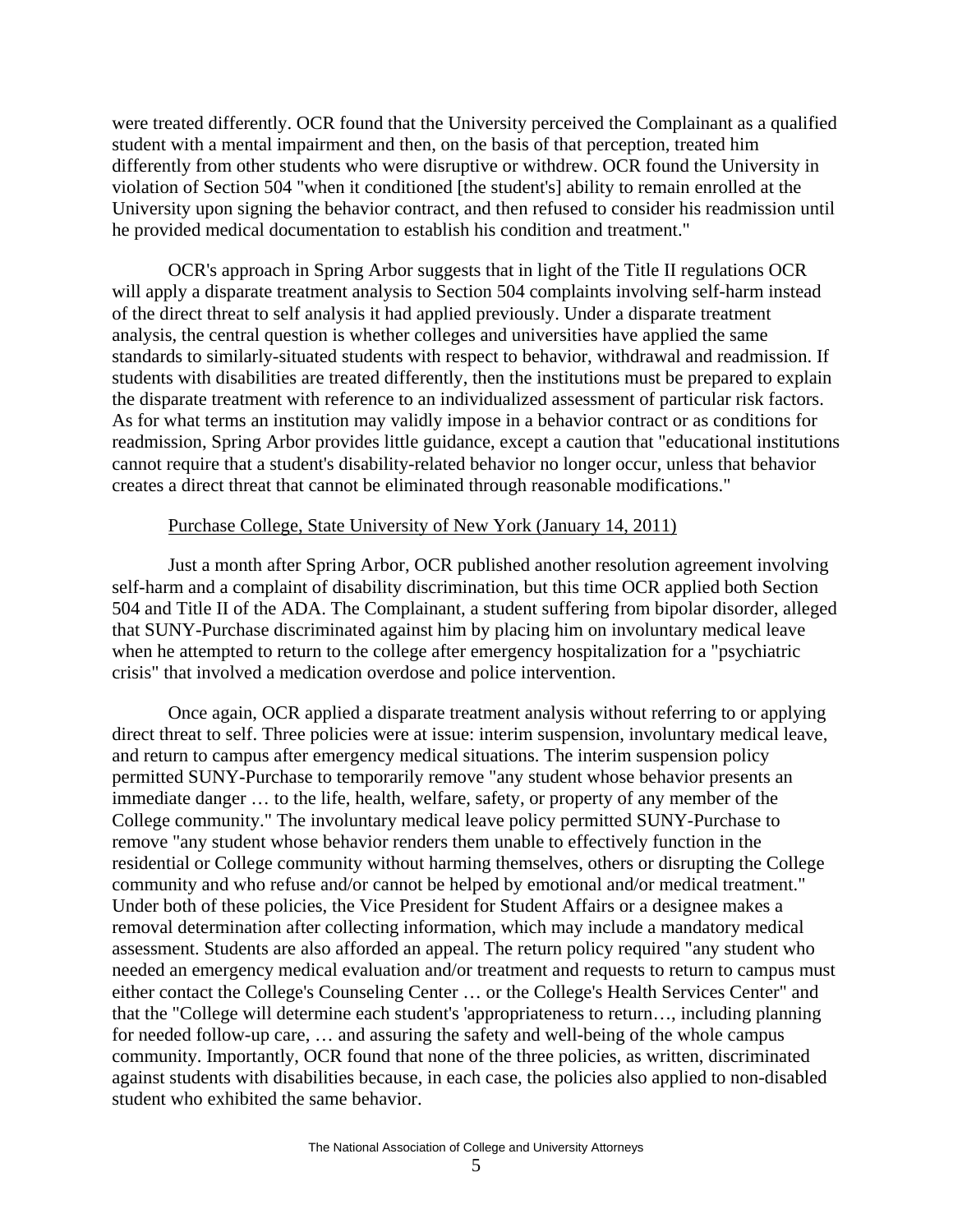With respect to application of these policies to the Complainant, OCR found insufficient evidence of disability discrimination. After hospitalization the student was required, pursuant to policy 2, to schedule a mandatory medical assessment with a psychologist at the College's counseling center. In addition to an interview, the psychologist reviewed the student's medical history, hospital records and the assessment of the student's private psychiatrist. Relying on the psychologist's assessment, the College decided to place the student on medical leave. The student accepted the option to accept the leave voluntarily and waive her appeal. OCR determined that the medical leave was not discriminatory because the College applied neutral policies of general applicability to disabled and non-disabled students alike, and then conducted and relied upon an individualized assessment when determining whether leave should be imposed. Due process was satisfied by the written, published policies and a right of appeal.

The differences between Spring Arbor and SUNY-Purchase are enlightening. In the former case, OCR found a violation where the administrators acted without a written policy, medical information or an individualized assessment. By contrast, OCR found no violation in the latter case where the administrators acted in accordance with written policies of general applicability and an individualized assessment based on current medical information. This comparison suggests that OCR is more likely to uphold a removal decision in situations where the institution combines a general policy regarding prescribed conduct or emergencies *with* an individualized assessment of a particular student's risk factors, incorporating current medical information and the opinions of the student's own healthcare providers.

Is this just another way of conducting a direct threat to self analysis without using that label? Does a rose by any other name smell as sweet? The answer appears to be a cautious yes. The individualized risk assessment is the heart of OCR's direct threat analysis, but in SUNY-Purchase there was no direct threat to others. To the contrary, the College was clear that it was assessing the student for risk of self-harm. Nevertheless, OCR applied the same individualized risk assessment requirement that it would have applied in a direct threat to others scenario. The inference is inescapable: OCR still expects the equivalent of a direct threat analysis in cases involving students at risk for self-harm.

Given that OCR expressly found that none of the policies used by SUNY-Purchase were discriminatory, those policies offer helpful models. Some of the key qualities of the SUNY-Purchase polices were (i) applicability to all students; (ii) focus on observable conduct or emergency medical situations; (iii) individualized assessment that included current medical information, and (iv) a right of appeal. Notably, the three policies at issue in this case recited concerns about the health and welfare of the school community, which expressly included harm to any member, including the students themselves. OCR did not instruct SUNY-Purchase that it could not consider a threat to self, at least when that threat is part of a policy protecting the health, safety and welfare of the larger community. In such circumstances, presumably the risk of discriminatory treatment is acceptably low.

#### Georgetown University (October 13, 2011)

The Complainants in this case alleged that Georgetown University violated Section 504 by discriminating against their daughter on the basis of her disability when it imposed certain conditions on her re-enrollment following a medical leave. OCR disclosed very few facts about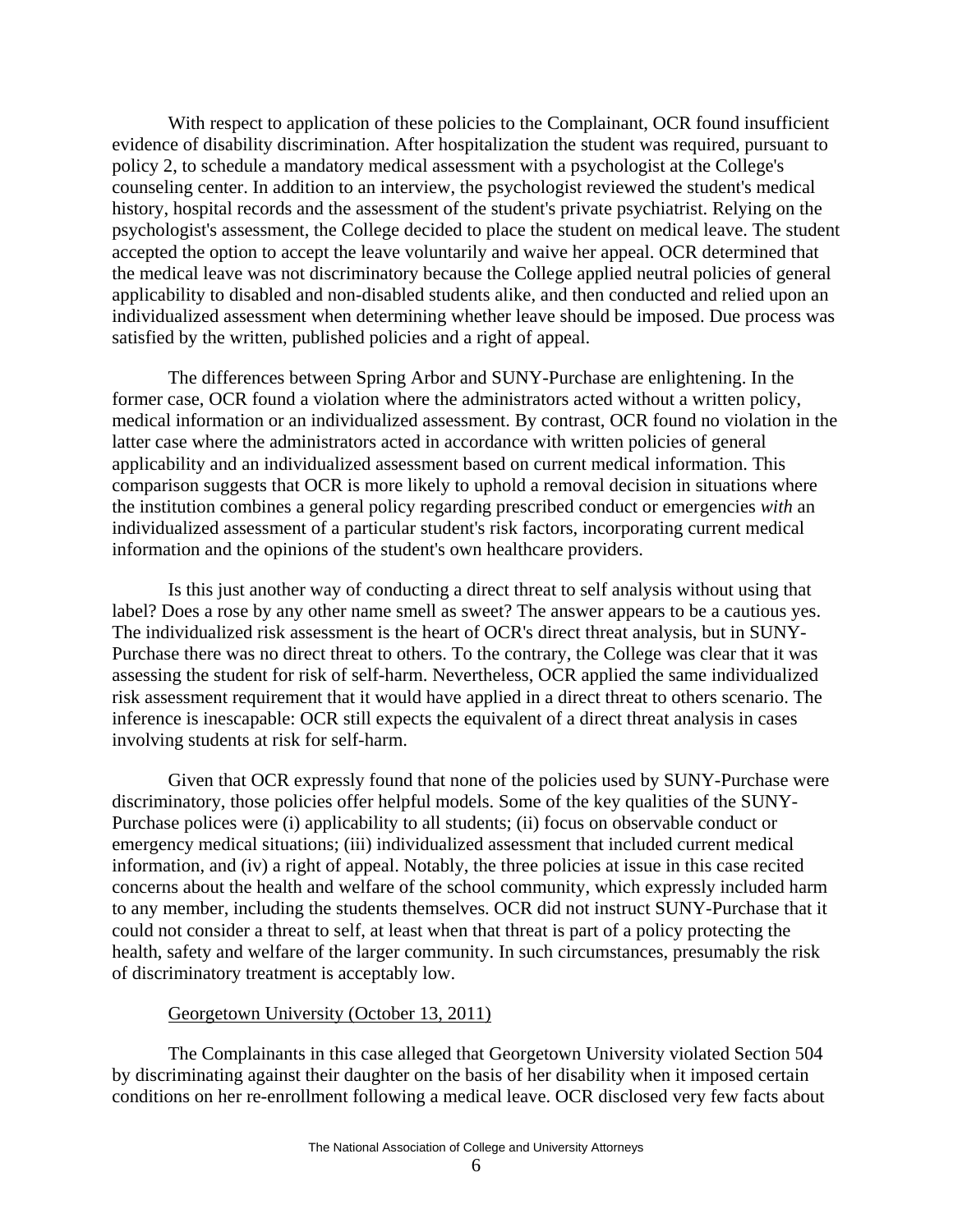this situation, and because the complaint was resolved without a finding, there is no legal analysis. The case is noteworthy, nonetheless, because of the detailed Voluntary Medical Leave of Absence policy adopted by Georgetown and endorsed by the OCR to resolve the complaint.

According to the resolution agreement, Georgetown was required to revise its voluntary medical leave polices to provide for an individualized assessment of the grounds for removal and conditions for return. In making these determinations, the University must "give significant weight to documentation of the opinion of the student's treatment provider," and provide "prompt and reasonable timeframes." The policy must explain to the students what medical documentation may be required, what criteria will be applied, whether a "check-in" is necessary, and how determinations will be made. OCR prohibited Georgetown from requiring that students on medical leave "engage in employment or volunteer positions or to submit letters of recommendation from an employer as a condition for return," or that the students "demonstrate a decrease in or amelioration of their disability-related behavior or symptoms," although the University may instead "require students to demonstrate their readiness to resume studies and be a successful member of the campus community, with or without accommodations."

Abiding by these guidelines, Georgetown adopted new procedures for voluntary medical leaves as of May 9, 2012. Any student experiencing "significant health issues that are interfering with their academics or university life" may request a voluntary medical leave. The student must first consult with the University's Health Service which will make a recommendation to the Dean's Office. The recommendation must be based on an individualized assessment and will be approved when the health issues have "compromised" the student's "health, safety or academic success." The length of recommended leave will be determined on a case-by-case basis, but indefinite leaves are not permitted.

A student on medical leave seeking to return to the University must submit required documentation by certain dates to be consider for re-enrollment in the fall or spring semesters. What documentation is required in a given case will be determined individually. In general, students must release to the Health Service reports from their medical providers describing the treatment, the student's current clinical status, and the provider's opinion as to the student's readiness to return. In "extraordinary circumstances," the University may require an additional assessment to ensure the student's "readiness for return." The student shoulders the burden of establishing "reasonable capability of day-to-day functioning, with or without accommodations." The University may also require a personal statement from the student, focusing on understanding the factors that resulted in the leave, the student's experience while on leave, and the plan for ensuring a successful return. Upon a satisfactory review, Health Services may require a check-in to evaluate the student's safety and treatment plans. The Dean's Office makes the final determination of whether the student is able to return. Students may appeal an adverse decision to the Associate Vice President for Student Health. Conspicuously absent from the policy is any reference to a threat to self or others, or under what conditions an involuntary leave may be imposed.

The Georgetown policy sheds some light on what issues are of particular concern to OCR in the medical leave and readmission processes. First, *voluntary leave* is favored over *involuntary removals*, a practice that is routinely applied by institutions. Second, medical leave policies should apply equally to the disabled and non-disabled. Third, an individualized risk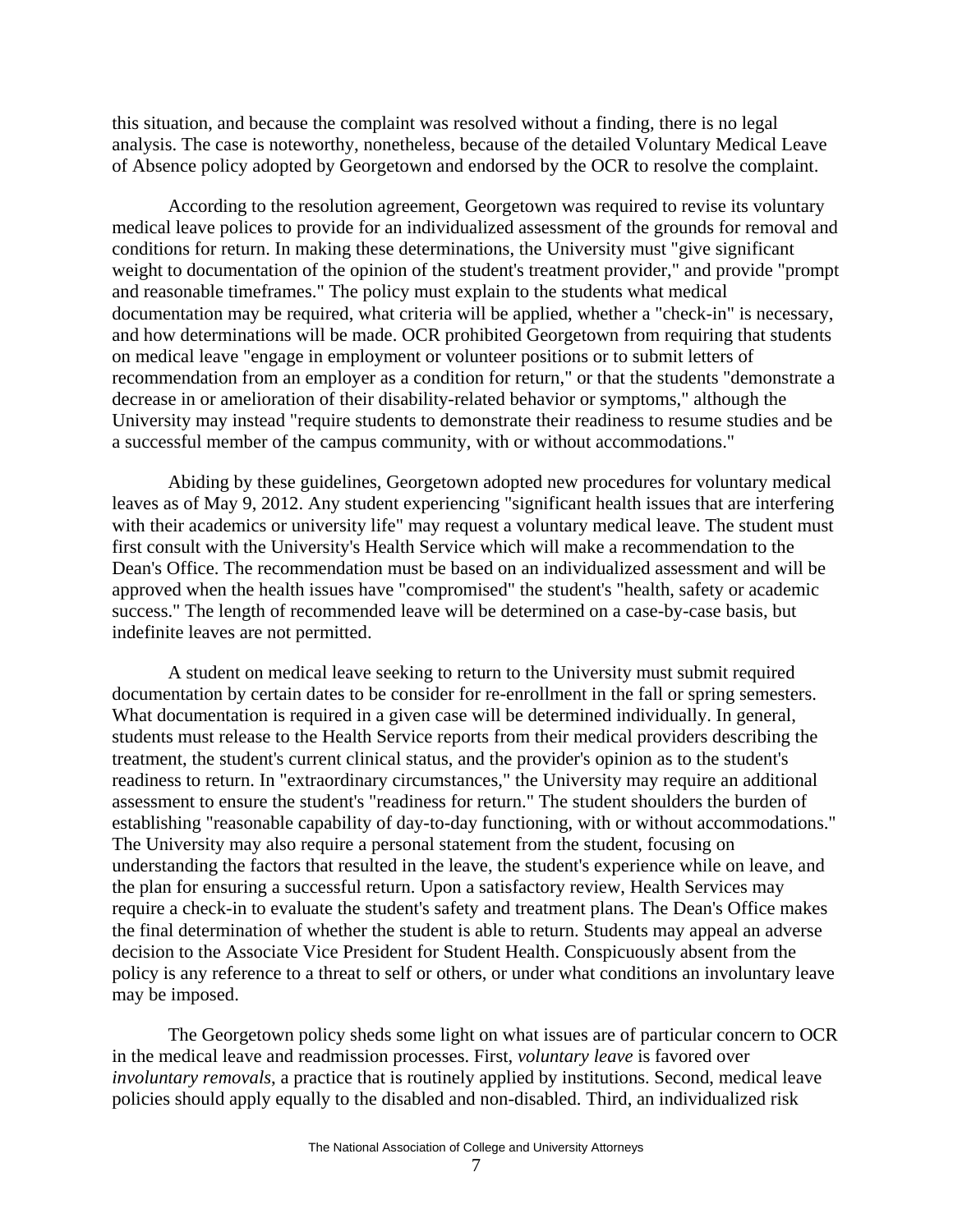assessment is necessary to establish both the grounds for removal and the conditions for return, even when there is no explicit direct threat to self or others. Fourth, OCR is concerned about due process. Students should be given a thorough explanation of the process, an opportunity to present information for consideration in the risk assessment, and an appeal option.<sup>6</sup> Fifth, institutions may require evidence of readiness to return, but OCR is concerned that requirements of employment or amelioration of disability-related behavior would discriminate against the disabled. Lastly, OCR wants institutions to rely on current medical information and, consequently, permits institutions to require a limited release of medical records for that purpose.

#### Fordham University (November 17, 2011)

 $\overline{a}$ 

The Complainant in this case was a sophomore who requested a voluntary medical leave in the midst of the spring semester. In support of his request, the student submitted medical documentation that he was suffering from chronic fatigue syndrome and panic attacks and was being treated by a psychiatrist. Fordham had no specific policy for medical leaves at that time but required all withdrawn students to apply again for readmission. Fordham approved the medical leave but conditioned readmission on the submission of unspecified medical documentation.

Lacking a written policy on readmission after medical withdrawal, the University's practice was to require the students to submit sufficient medical documentation to establish that they were ready to return. When mental health was at issue, the University required (i) answers from two mental health professionals to a standard set of questions regarding the student's treatment and current condition; (ii) an in-person evaluation by the University's consulting psychologist; (iii) a signed statement of expectations ("SOE"), and (iv) a waiver permitting the University to review the student's medical records. One of the questions asked of the mental health professionals was whether the student has "suicidal thoughts or behaviors, homicidal thoughts, self-injurious behaviors, substance abuse behaviors, eating disorder, impairment upon initial presentation." Fordham applied these conditions to the Complainant's request for readmission.

The University objected to the report from one of the student's outside providers, and the student was ultimately reviewed by an independent social worker as well as the University's psychologist. Both recommended re-admission. The student objected to the University's requirement in the SOE that he engage in a semester of therapy, and the requirement was dropped. The student later complained to OCR that Fordham violated Section 504 by discriminating on the basis of disability when the University required as a condition of

 $6$  OCR's emphasis on due process was underscored in a resolution agreement earlier in the year with St. Joseph's College (January 24, 2011), included in the appendix to this paper. The case involved a student who was not considered at risk for self-harm, but who appeared delusional and emotionally unstable. St. Joseph's employed a Behavioral Assessment Committee (BAC) but only for students with mental health conditions. The student alleged that the College violated Section 504 by excluding her from classes and barring her from campus. OCR determined that the College had treated the student differently on the basis of her mental health disability and had failed to provide the student with the notice, opportunity to be heard, and right to an appeal promised in the student handbook. The College agreed to publish a written policy regarding the BAC process which would include an opportunity for the student to provide relevant information and to appeal an adverse determination.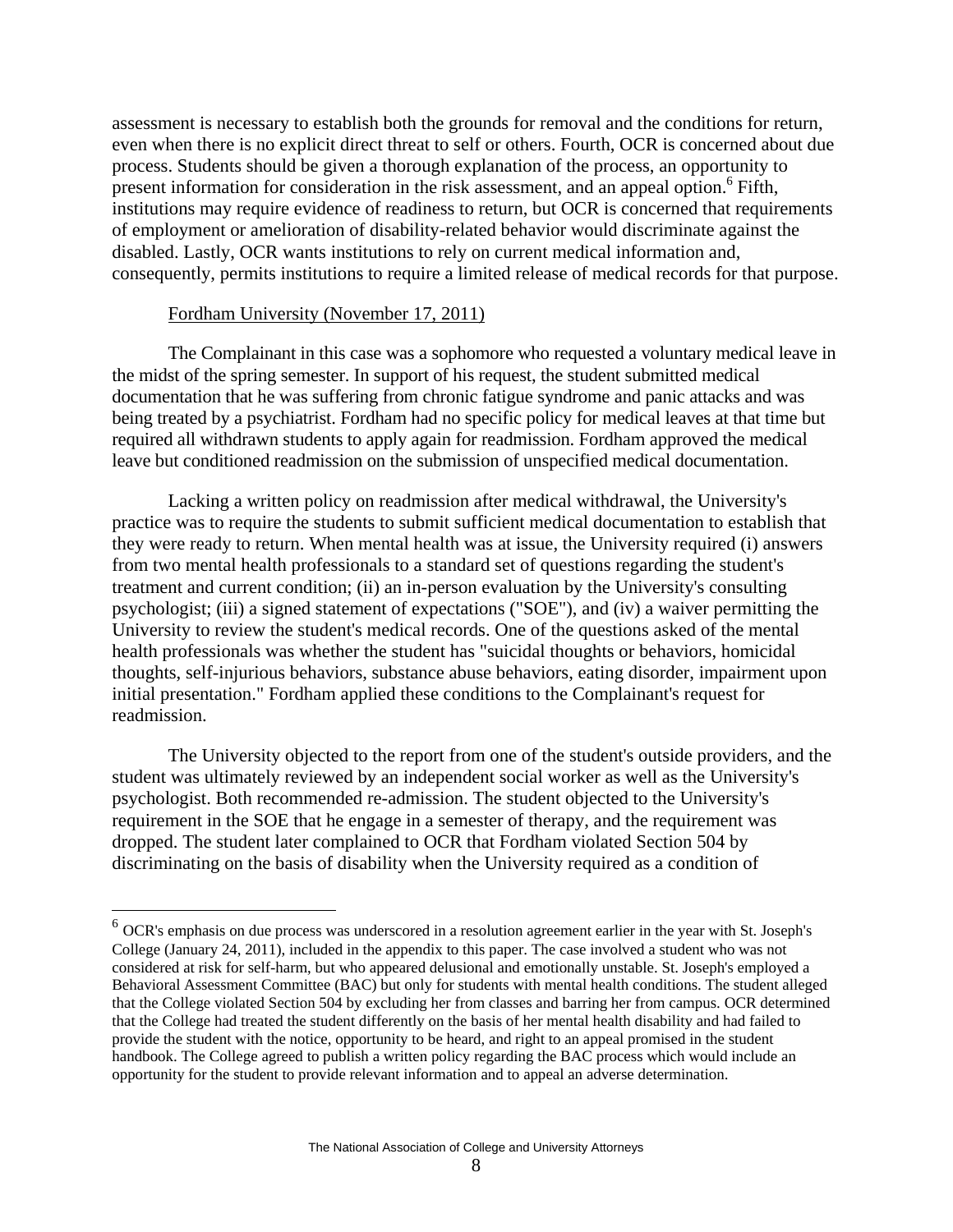readmission that he submit "excessive" medical documentation, engage in periodic counseling, and permit the University to review all of his medical records.

Once again OCR conducted a disparate treatment analysis. There was no discussion of a direct threat to self or others. OCR found that Fordham had failed to conduct an individualized assessment when setting the conditions for the student's return. Instead, the University applied "categorical" requirements on all students with actual or perceived mental health impairments, in contrast to students withdrawn for physical illness or injury whose conditions were determined on a case-by-case basis.

The case settled without a finding as to liability. In its settlement with OCR, Fordham resolved to establish a written procedure for readmission after any type of medical withdrawal. The procedure would require the University to conduct a case-by-case determination of what documentation is required to "demonstrate that the student is medically able to return and to fulfill the fundamental responsibilities of academic and residential life, if applicable."

The result in the Fordham case suggests that while institutions have discretion to set conditions for medical leave and for readmission after medical leave, categorical approaches (especially if they include "punitive" conditions that would be difficult for a student to fulfill or allow "undue" institutional discretion) are fundamentally inconsistent with OCR's requirement for an individualized risk assessment, even where there is no explicit threat of harm to self or others. However, OCR again expressed no objection, when appropriate to a particular case, of requiring a release of medical records and a medical evaluation by an independent and/or University healthcare professional in addition to consideration of the student's own health care provider.

#### Princeton University (January 18, 2013)

1

While OCR has declined to hold out this investigation as a model of its legal position under the new Title II regime, the case is particularly useful as heuristic because it addresses many issues common to student threat to self cases: removal, withdrawal, readmission; and underscores OCR's concerns about the processes by which college and universities address these issues.<sup>7</sup>

The Complainant was a freshman who suffered from depression and/or bi-polar disorder. He attempted suicide by an overdose of medication and was hospitalized. Princeton determined that under the circumstances the student should be temporarily removed from the campus for two months. The student challenged that determination as disability discrimination in violation of Section 504. Consistent with its practice since December 2010, OCR's inquiry focused on disparate treatment, not direct threat.

OCR determined that the student's emergency removal for a two month period was not discriminatory. Two factors were central to that determination. First, Princeton acted pursuant to a written conduct code that applied "to any student, not solely students with disabilities."

 $<sup>7</sup>$  Just this year, the student who brought this OCR complaint filed suit against Princeton in the U.S. District Court</sup> for the District of New Jersey. The student alleges disability discrimination along with a host of tort and contract claims. *See W.P. v. Princeton, et al.*, U.S. Dist. N.J., Civil Action No. \_\_\_\_ (March 26, 2014). If the case is not dismissed (or settled), it could offer insight into how federal courts view these issues including whether institutions may validly consider threat-to-self without running afoul of the ADA and Section 504.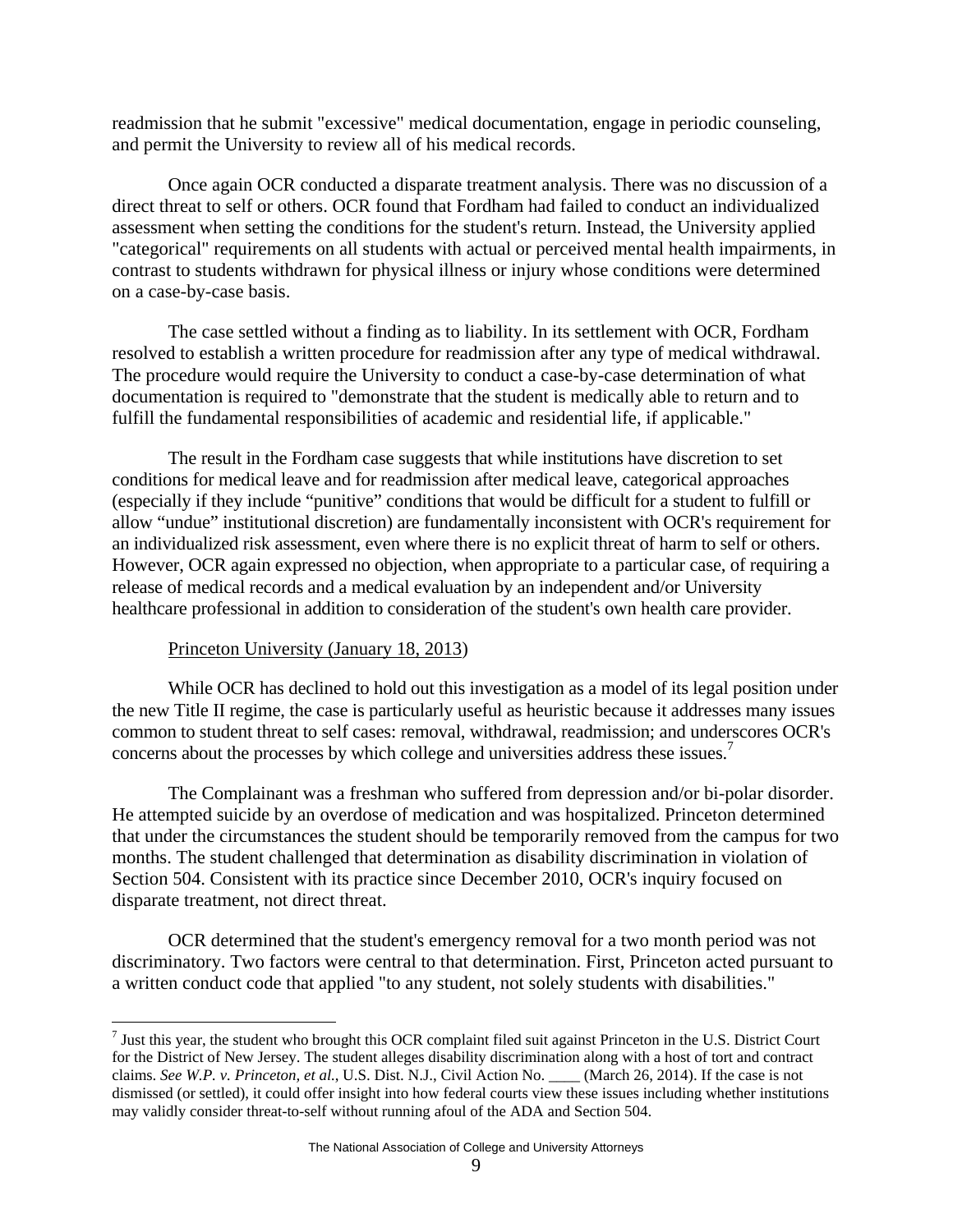According to that code, Princeton could "summarily bar" a student from the University "in circumstances seriously affecting the health or well-being of a student, or where physical safety is seriously threatened," provided that the student is afforded a "reasonably prompt review process." Tellingly, the code focused generally on student health, welfare and safety, without using direct threat terminology. OCR expressed no objections to this policy for emergency removals, finding the concerns about "health, well-being and safety" to be "legitimate" and "nondiscriminatory." OCR found no evidence of pretext due to the second determinative factor: Princeton conducted an individualized risk assessment that included medical recommendations from two clinicians from the University who evaluated the student and believed he was a "danger to himself" with a "very high risk of another [suicide attempt]." In essence, Princeton found that the student posed a direct threat of harm to himself, and without referencing direct threat OCR approved the process because Princeton incorporated the individualized assessment required in direct threat cases.

Princeton next determined that the student should be withdrawn from the University for a minimum of one year. Administrators strongly recommended to the student that he withdraw voluntarily. Faced with the prospect of an involuntary withdrawal, the student opted for voluntary withdrawal and then claimed that Princeton discriminated against him by "compelling him to voluntarily withdraw." OCR determined that the withdrawal was not discriminatory. The critical factors were, once again, a written policy of general applicability coupled with an individualized assessment that relied on current medical advice. OCR found that Princeton had a policy permitting "involuntary withdrawal" when a student has exhibited "life threatening behavior," including behavior that poses "a serious and imminent health or safety risk to him/herself or others." Examples included anorexia, substance abuse, repeat psychotic episodes, etc. OCR determined that Princeton's concerns for student health, well-being and safety, as expressed in this policy, were legitimate and non-discriminatory reasons for recommending withdrawal. Princeton's individualized assessment countered the student's claim of pretext. OCR noted that Princeton met with the student and his parents, considered the information provided by the student's medical providers, and afforded him an appeal. OCR also emphasized that Princeton considered multiple risk factors in weighing the necessity of withdrawal, including prior suicide attempts, current substance abuse, outpatient treatment, failure to adhere to treatment plans, and the incompatibility of the recommended treatment plan with the University's academic and residential living requirements.

The final dispute involved the conditions under which the student could return to campus after his withdrawal. According to University policy, all "extremely high-risk" students who withdraw for psychological reasons must comply with a personalized treatment plan and submit a release for medical information, a personal statement about activities pursued while on leave, recent treatment records, and a questionnaire from the treatment providers. Pursuant to this policy, the Dean of Student Life and the Associate Dean imposed the following conditions: (i) follow the University's treatment recommendations; (ii) demonstrate increased ability to handle safely the stresses that arise from studying at the University; (iii) undergo a readmission evaluation at the University health center; and (iv) follow any recommendations for ongoing treatment. The University's recommended treatment plan included (a) regular psychotherapy; (b) proper management of prescribed medications; (c) submission to the University of treatment provider forms to confirm treatment, and (d) readmission evaluation at the University health center.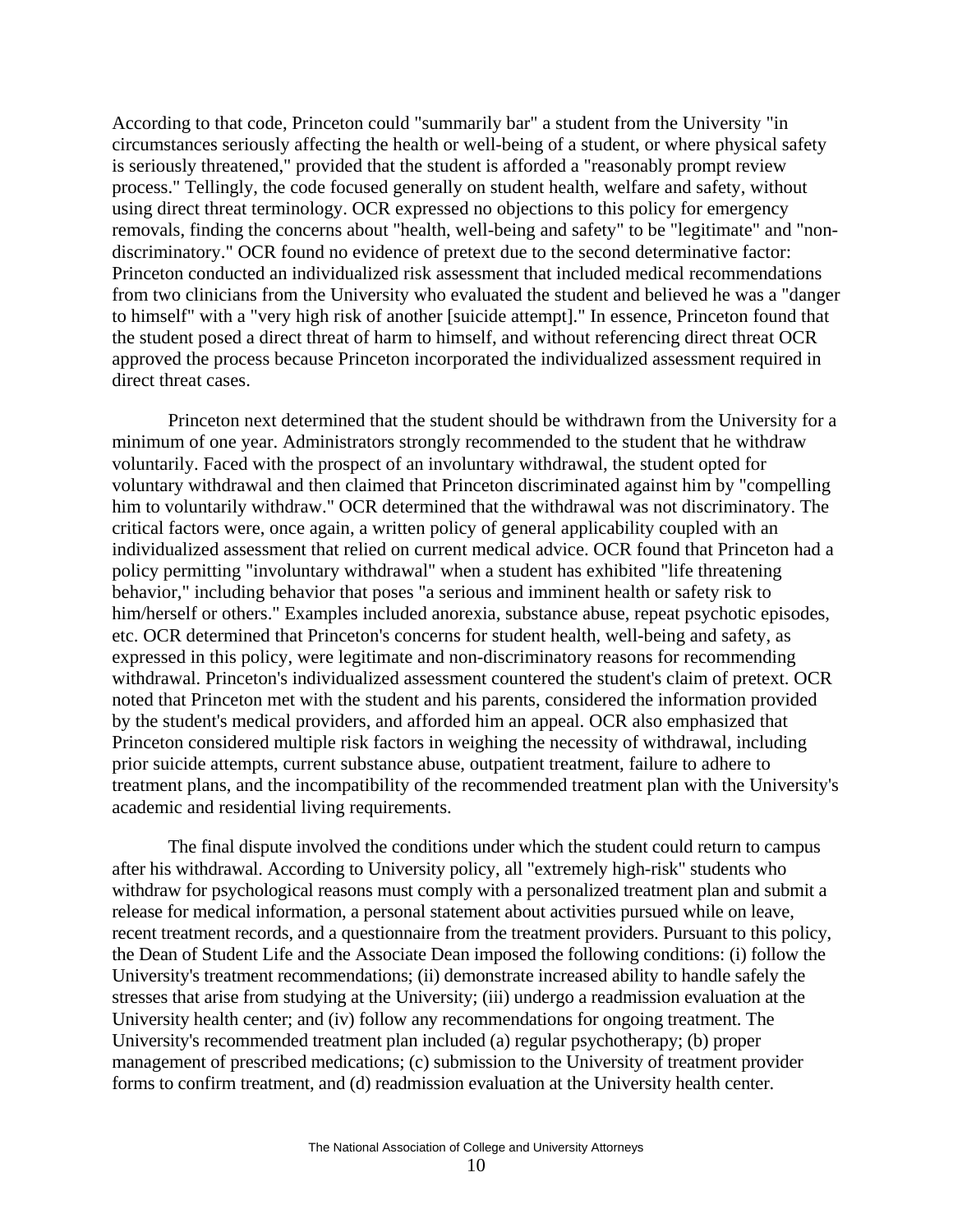OCR did not object to any of these conditions. Rather, OCR confirmed that its "regulations do not prohibit the University from establishing conditions of readmission for students who have withdrawn from the University for psychological reasons." Moreover, OCR expressly found that it was legitimate and non-discriminatory for the University to ensure that the student would not be a "risk to himself" upon his return. The personalized assessment and treatment plan, as opposed to a categorical or stereotypical approach, meant that the conditions were not a pretext for disability discrimination.<sup>8</sup>

 The Princeton resolution agreement reaffirms several key aspects regarding how OCR has analyzed threat to self cases since December 2010:

- While no longer applying a direct threat to self analysis, OCR still requires institutions to conduct the same type of individualized risk assessment to justify removals, withdrawals and conditions on readmission.
- OCR will apply a disparate treatment analysis to claims of disability discrimination in violation of the ADA or Section 504.
- Institutions should ensure that disabled students are treated the same as similarlysituated non-disabled students.
- Removal and readmission decisions can be (must be) based on generally applicable conduct policies concerned with student health, well-being and safety.
- Institutions should consider multiple risk factors.
- OCR will investigate whether the student received due process in the form of notice regarding applicable policies, an opportunity to present medical and other relevant information, and the ability to appeal.
- Institutions have fairly wide discretion in setting conditions for readmission after withdrawal for medical reasons; depending on the individualized assessment, the conditions may include medical evaluations, treatment plans, release of medical records, personal statements, and evidence of the ability to meet academic and conduct requirements.

# **V. Recommended Guidelines**

 $\overline{a}$ 

There are no OCR approved or widely-accepted model policies for safeguarding students at risk for self-harm; nor is there one best policy on how to make decisions on removal, withdrawal, or readmission. What works well in some circumstances may not work as well in others. Our understanding of best practices is constantly developing. Flexibility and adaptability are hallmarks of an effective response to this challenge. Nonetheless, despite the lack of established professional models or formal government instruction, some guiding principles have

 $8$  The student ultimately met these conditions, and Princeton readmitted him.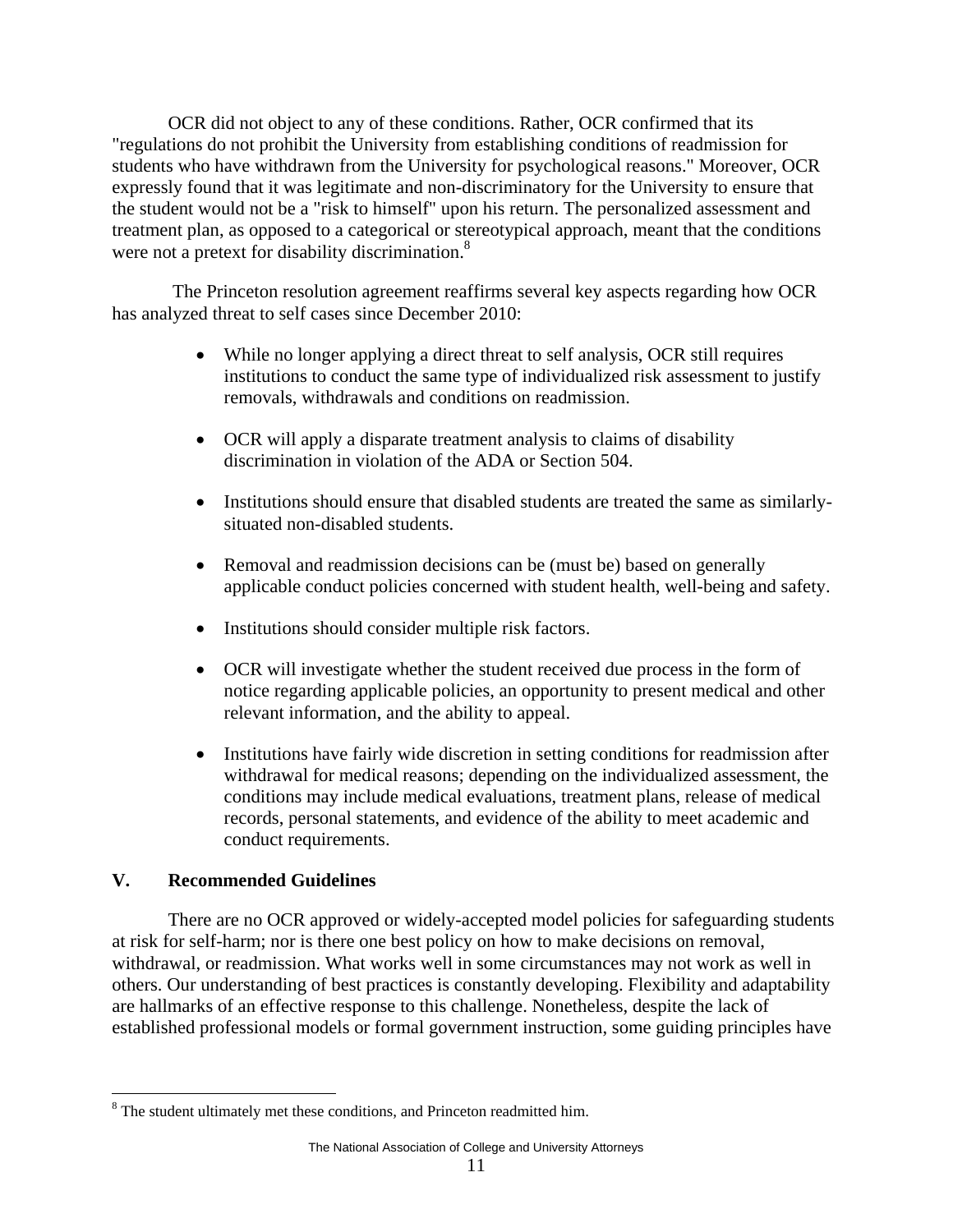emerged from the struggle of colleges and universities to respond to self-harming students in caring and responsible ways while maintaining compliance with non-discrimination laws.

The following recommendations are guidelines from which institutions may craft policies and/or procedures in light of their own particular circumstances, resources and experiences. Institutions are likely to be on better ground if programs include involuntary separations where absolutely necessary, but do not focus exclusively on "involuntary medical withdrawals."

# A. **Avoid "direct threat to self" language**.

As they stand now, federal regulations do not recognize a "direct threat to self" exception under the ADA or Section 504 outside of the employment context, and since the Spring Arbor decision in December, 2010, OCR has conspicuously avoided relying on or even referring to direct threat to self terminology in its investigation of student disability discrimination complaints involving self-harming conduct. Consequently, in this regulatory environment, institutions stand on infirm ground if they rely expressly on direct threat terminology when addressing self-harm situations in the student context. As suggested by the cases reviewed above, the more prudent course at this time is to employ the direct threat *methodology* but use *broad language* that refers more generally to student safety, health and well-being.

# B. **Conduct individualized risk assessments in a team environment**.

The *sine quo non* of an effective and legally compliant response to self-harm situations is the individualized risk assessment. Institutions cannot respond in ways that are stereotypical or categorical. Rather, decision-makers must consider each situation on a case-by-case basis, examining multiple risk factors and incorporating the best objective evidence and medical advice available. The focus of the assessment should be determining first whether the student has exhibited behavior which creates a risk of harm that requires intervention and then determining the appropriate level of intervention.

These assessments are best conducted in a team environment where members can share information, expertise and recommendations. Too often tragedies result from a failure to gain a full picture of the risks in time to intervene successfully. No one person has all the information or all the answers. Collaboration is essential. Accordingly, care or assessment teams should include members representing the broadest spectrum of student experience, most often including campus safety, faculty or academic advisors, student affairs, residence life, health services, and legal counsel. The student must be afforded reasonable opportunities to respond and present information from qualified professionals who have treated or assessed the student. (More on this below.)

# C. **Assess observable conduct that affects the health, safety or welfare of the campus community**.

When conducting individualized risk assessments, institutions should not rely on speculation, stereotypes or unexamined fears. Decisions must be based on observed or recorded behavior that indicates a significant health, safety or welfare concern. Institutions should not adopt an overly "parental" approach, focused on attempting to determine what is in the student's "best" interests. While attempting to safeguard students at-risk for self harm, institutions should consider effects on other students, employees, the larger community, as well as the impact on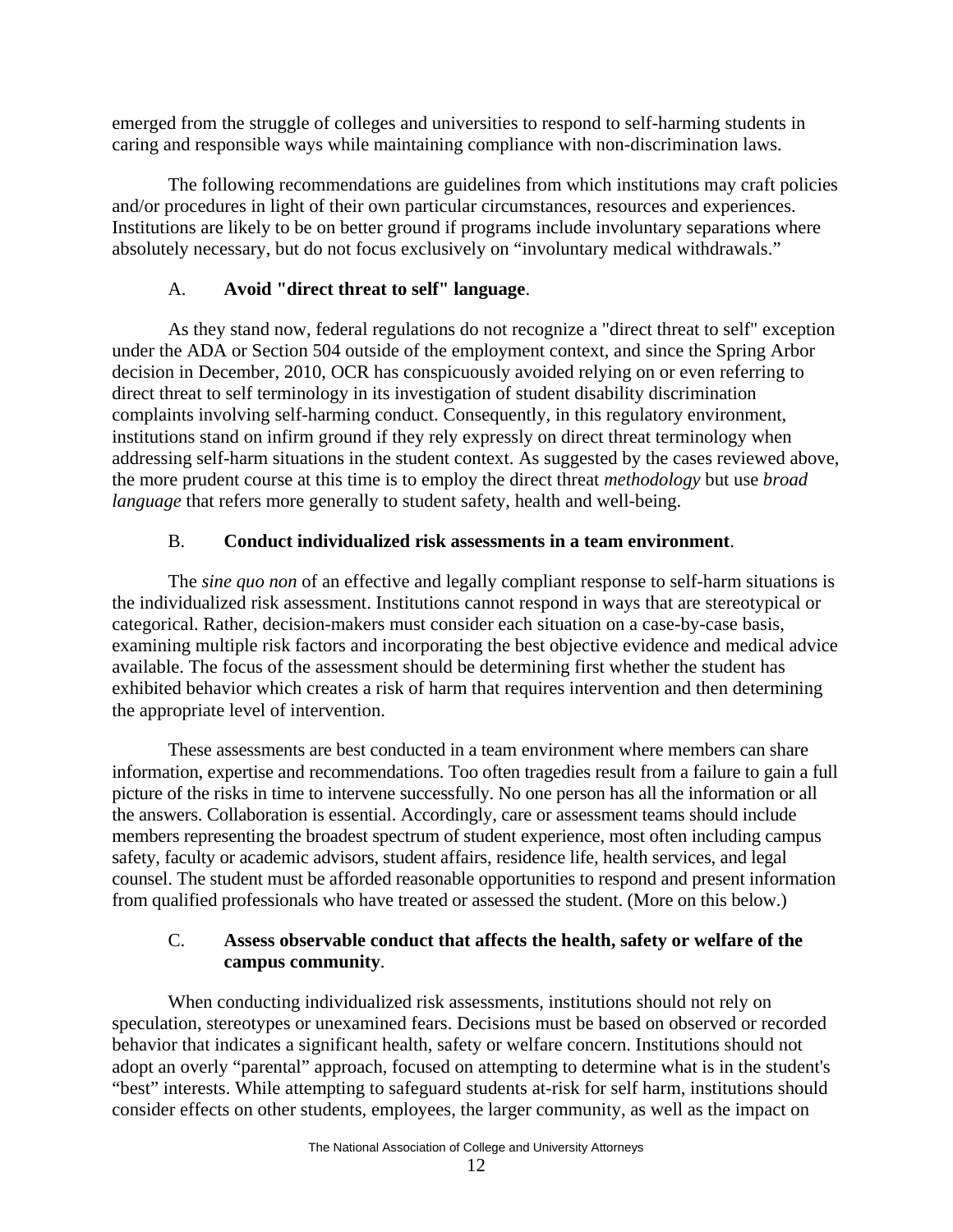academic, residential and extracurricular activities. Thus, the more proper questions are what are the health, safety or welfare concerns raised by a student's behavior? Do they rise to a level where the student is no longer qualified to remain in residence or enrolled in classes? Are there support measures or other accommodations that would adequately manage those risks?

# D. **Enforce conduct codes applicable to all students**.

Codes and policies that single out those students with documented or perceived mental or emotional disabilities are extremely likely to be held discriminatory in intent or application. To avoid discrimination claims, it is more effective to rely on conduct codes of general applicability to all students. For example, to respond to students at risk for self-harm, institutions can effectively use policies prohibiting students from harming members of the school community or from creating a substantial health or safety risk, regardless of whether the student is disabled or regarded as disabled. Violations of these general conduct policies can be used as proper justification for intervention and removal decisions and for imposing conditions on readmission or continued enrollment. Allowing students charged with disciplinary offense to trigger alternative processes that enable review of medical conditions that may have contributed to the misconduct can be viable as well.

While the student disciplinary process is not recommended as a safe or productive means of responding to self-harming behavior, *per se*, filing conduct charges where misconduct has occurred helps to establish uniform application of general applicable university procedures from the start. For example, if in attempting to harm herself, a student violates rules against starting fires in dormitories, discipline would be warranted for that general rule violation, regardless of any disability.

# E. **Compare with similarly situated non-disabled students to avoid disparate treatment**.

In its recent investigations of student disability discrimination complaints, OCR has applied a disparate treatment analysis to determine whether an institution violated the ADA or Section 504 in responding to an at-risk student situation. To avoid disparate treatment, institutions should ask in each case whether their actions treat disabled students differently from similarly situated non-disabled students. Related questions to ask are: Is the same process followed when students without disabilities are involved? What risk factors are being considered? Are the outcomes similar? If there is different treatment, is it justified by an individualized assessment?

# F. **Absent emergency circumstances, always first attempt to work out voluntary leave or other voluntary restrictions**.

Involuntary actions to remove students from campus or restrict their access, while sometimes necessary, are strongly disfavored. They are often contentious and traumatic, and they are also much more likely to trigger legal action by students and their families. Accordingly, involuntary actions should be considered measures of last resort, at least in the absence of emergency circumstances.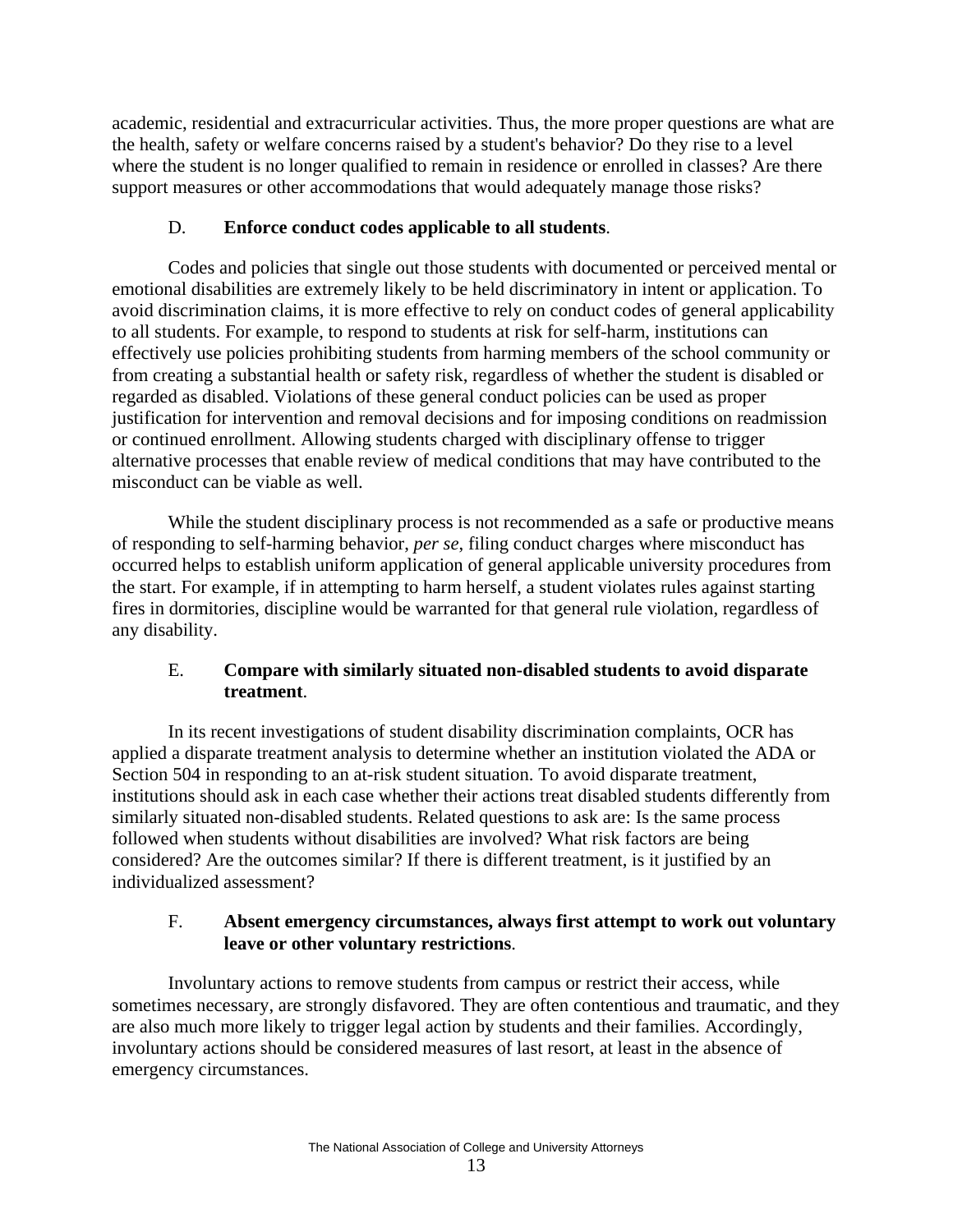In the first instance, institutions should seek the agreement of students and their families in the plan of care for at-risk students. Obtaining voluntary compliance requires effective communication and education regarding the concerns at issue and the options reasonably available to the parties. In engaging in these communications, however, institutions should take care to comply with FERPA, limiting disclosures to school officials with a legitimate need-toknow and obtaining consents where appropriate. In some cases, a leave of absence may be unavoidable. In other cases, as noted below, students and institutions may be able to agree on certain conditions for continued participation on campus. Regardless, the voluntary nature of the restriction will benefit both the student and the institution.

### G. **Consider behavioral contracts with reasonable, tailored terms**.

OCR's resolution agreements confirm that behavioral contracts with students are permissible when designed to reduce or manage the conduct at issue. The terms must reflect an individualized risk assessment. Terms should be tailored to fit each student's particular situation, and the conditions should be protective, not punitive, in nature. Behavior contracts may require, among other things, compliance with a medical treatment plan, regular consultations with health care professionals, meetings with administrators, disclosure of relevant medical records and information, and restrictions on residential housing or other activities. Behavior contracts may also require a reduction or elimination of the conduct at issue, but may not go so far as to require that a disability be "cured" or that its symptoms not reoccur. Failure to satisfy the conditions of a behavior contract can be grounds for dismissal.

### H. **Resort to involuntary removal in emergency or direct threat situations**.

Even though the ADA and Section 504 regulations do not expressly provide for a direct threat to self defense, OCR has not yet penalized a college or university for removing a student at risk for self-harm when, in good faith, the institution believed there were emergency or direct threat circumstances. Thus, in situations requiring immediate medical care, or where a reasonable threat assessment determines that there is a significant risk of serious harm that cannot be managed adequately, institutions should not hesitate in resorting to involuntary removal procedures if the student is not cooperative. In such extreme cases, prudence dictates erring on the side of health and safety. The conditions for involuntary removal should be expressed in a written policy (for example one addressing "interim suspension" generally) and should be applicable regardless of whether a student is disabled or perceived as disabled.

### I. **Satisfy due process concerns by providing adequate notice, an opportunity to present information, and an appeal**.

Institutions are more likely to run into legal trouble from failure to provide due process than anything else. Exactly what process is due is not specified in the regulations or OCR letters, but the latter provide helpful hints around familiar themes, for example, whether the college or university provided the student with sufficient notice, an opportunity to provide information, and an appeal or grievance process. With respect to notice, questions arise as to whether the student had sufficient advance notice of the applicable standards and procedures. Were the policies or procedures published and easily accessible? Did a school official explain those policies to the student? Were the policies followed? With respect to providing information, was the student given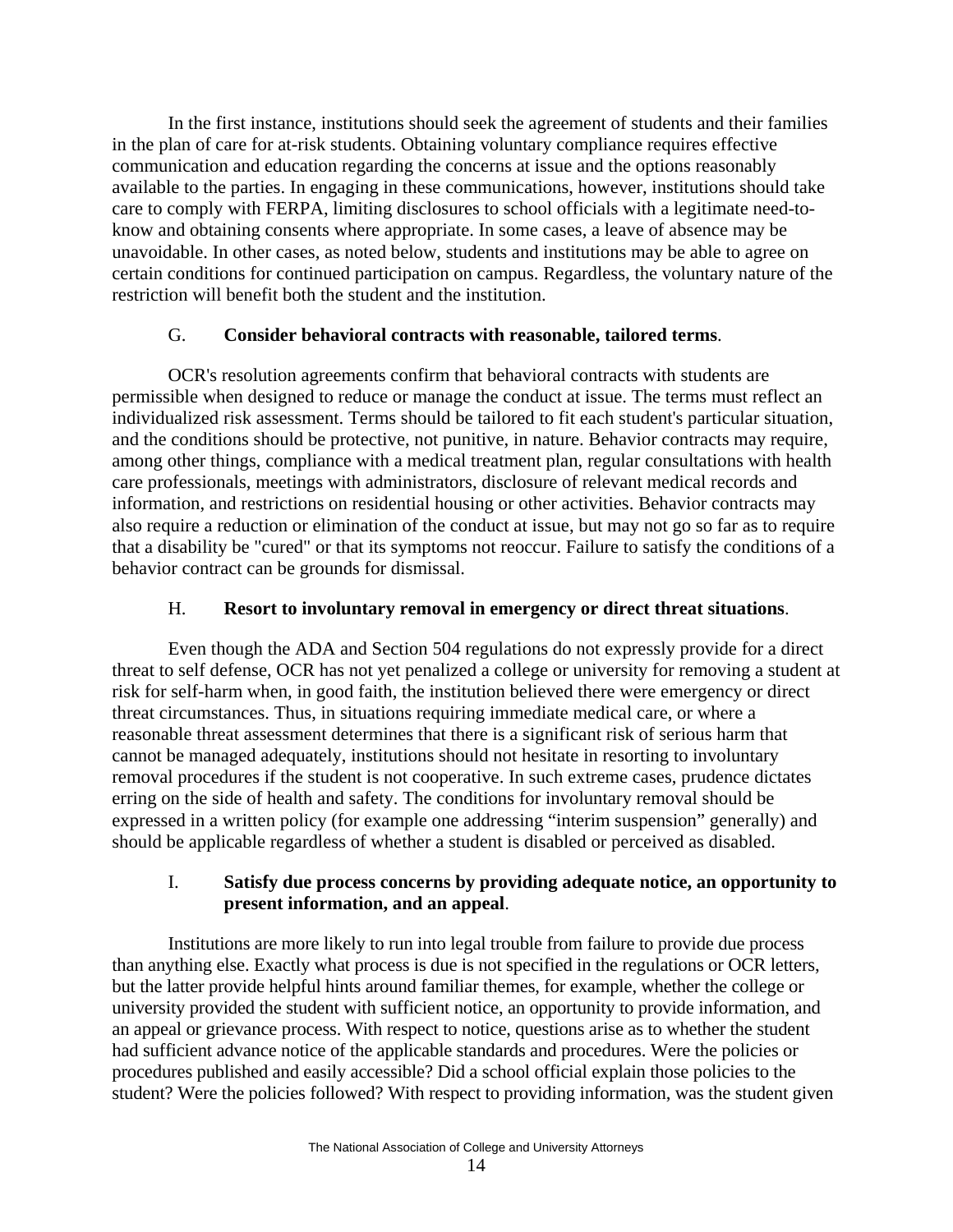an opportunity to provide relevant information, including medical advice, after an emergency removal decision? Before an assessment was finalized? Before conditions for return were set?

An appeal option gives institutions an opportunity to correct procedural or substantive errors before litigation or government enforcement actions ensue, as well as providing students and their families with another opportunity to have their concerns heard and addressed. Beyond appellate rights, all institutions subject to the ADA or Section 504 must provide a grievance process for students who believe they may have been victims of disability discrimination.

### J. **Establish reasonable conditions for a student's return**.

Institutions may establish reasonable conditions for students to return to campus after a medical leave or emergency removal. As with behavior contracts, conditions for return must be reasonable and based on individualized risk assessments that address the particular conduct at issue. The focus should be on confirming that the student is, from a health and safety perspective, qualified to rejoin the student body.

Depending on the circumstances, conditions for return may include examinations by independent or school employed medical health professionals, release of relevant medical records, compliance with treatment plans, demonstrated ability to meet the institution's academic and conduct standards, interviews with school officials, personal statements, and a decrease in the conduct at issue. Conditions may not require that the student be "cured" of a mental or emotional disability or else become symptom-free. Institutions may not require students to prove that they successfully engaged in work or other activities while on leave.

# **VI. Conclusion**

 $\overline{a}$ 

The federal government has yet to provide colleges and universities with formal guidance on how best to comply with disability discrimination laws when caring for students at risk for self-harm. Nor has the government provided a coherent explanation for recognizing a lawful defense in cases of direct threat to others but not in cases of direct threat to self. Nevertheless, colleges and universities cannot remain idle, while waiting for guidance. Review of how OCR has handled individual cases in recent years reveals two clear foundational principles to be *individualized assessments* and *equal treatment*. Developing policies and procedures consistent with those principals will help ensure legal compliance.

These cases will always be challenging because the circumstances are always changing and the stakes are always high. As the tragic recent suicide at Western Michigan University reveals, readmitting a deeply troubled student can have terrible results.<sup>9</sup> Precipitously compelling a student to leave campus without due process because of a generalized concern about self harm can also be unfair and discriminatory. Institutions must continue to evaluate their experiences with these cases, seek expert assistance, and regularly review and revise their policies and procedures to incorporate the developing best practices. If the result is better care for students and fewer instances of discrimination, we think the effort is well worth it.

 $9$  We have not seen the actual OCR letter in the Western Washington case. The student suicide that followed his readmission was widely reported.

http://www.mlive.com/news/kalamazoo/index.ssf/2013/12/western\_michigan\_university\_re\_15.html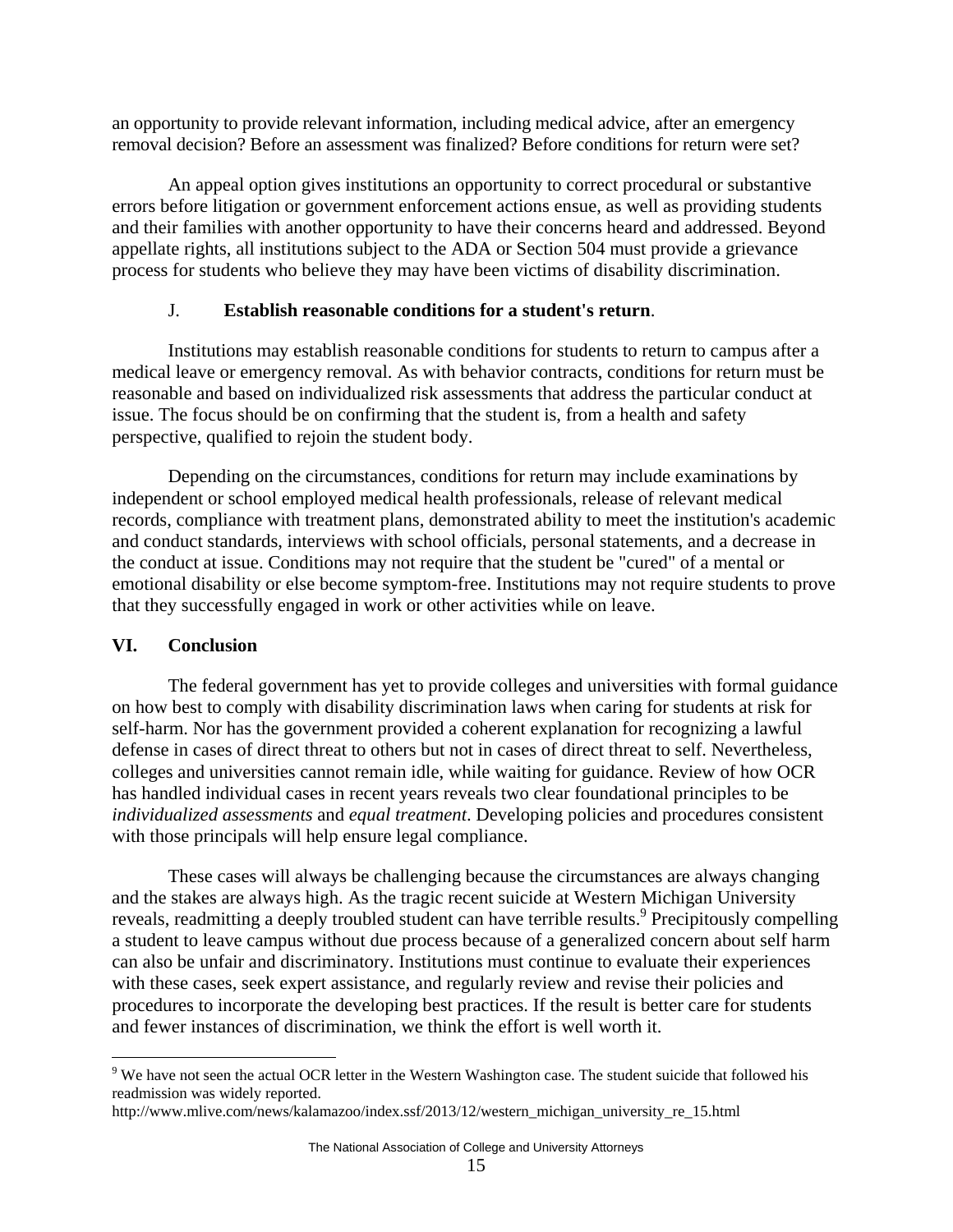### **Appendix A - Additional OCR Letters**

# **St. Joseph's College – January 24, 2011 Outcome: Resolution Agreement**

The College's Behavioral Assessment Committee (BAC) placed the Student on emergency suspension after two incidents where she grabbed another student and appeared to be delusional, incoherent, and emotionally unstable. The Student alleged that the College discriminated against her by excluding her from classes and barring her from campus. OCR found that the College had not provided the Student with the process due under the student code of conduct (i.e. notice, an opportunity to be heard, and notice of the right to an appeal). The College resolved the Complaint by agreeing to provide the Student with the opportunity for a hearing and agreeing to adopt and publish a written policy regarding the BAC process.

#### **SUNY Purchase College – January 14, 2011 Outcome: Resolution Agreement**

The College placed a student on involuntary medical leave after a psychiatric crisis. The Student complained that the College's process did not require a finding that the student poses a significant threat to himself or others and that there was no process for appeal. OCR concluded that the College's policies for involuntary leave were nondiscriminatory and that the College had acted appropriately by making an individualized assessment of the student, considering the information from the Student's treating medical providers, and notifying the student of the right to appeal. The College was required to add the contact information for its ADA/Section 504 Compliance Officer to its website and student handbook.

#### **Spring Arbor University – December 16, 2010 Outcome: Resolution Agreement**

The Student engaged in disruptive behavior that gave rise to complaints from other students. The University met with the Student and required him to sign a behavior contract that required him to meet with specific University personnel if he were having a crisis. Rather than signing the behavior contract, the Student requested a medical withdrawal, which was granted. When the Student sought readmission, the University required him to submit information about his mental health condition and confirmation that he was receiving treatment. The Student did not provide the information, so he was not granted readmission. OCR found that the University had not made a "direct threat" assessment because it had not made an individualized assessment, relied on medical knowledge or evidence, or considered ways to mitigate the risk of a threat. OCR also found that there was no evidence that the University believed that the Student posed a significant risk of harm to anyone. Therefore, OCR concluded that the University had discriminated against the Student based upon his disability by requiring him to sign a behavior contract and by requiring him to provide medical documentation in order to be readmitted. The University resolved the complaint by entering into a resolution that required the University to revise its Section 504 grievance procedures.

### **Mount Holyoke College – July 18, 2008 Outcome: No Violation Found**

The Student frequently spoke to faculty and other students about a desire to hurt herself or commit suicide, causing them to be alarmed. Because of the disruption to the community, the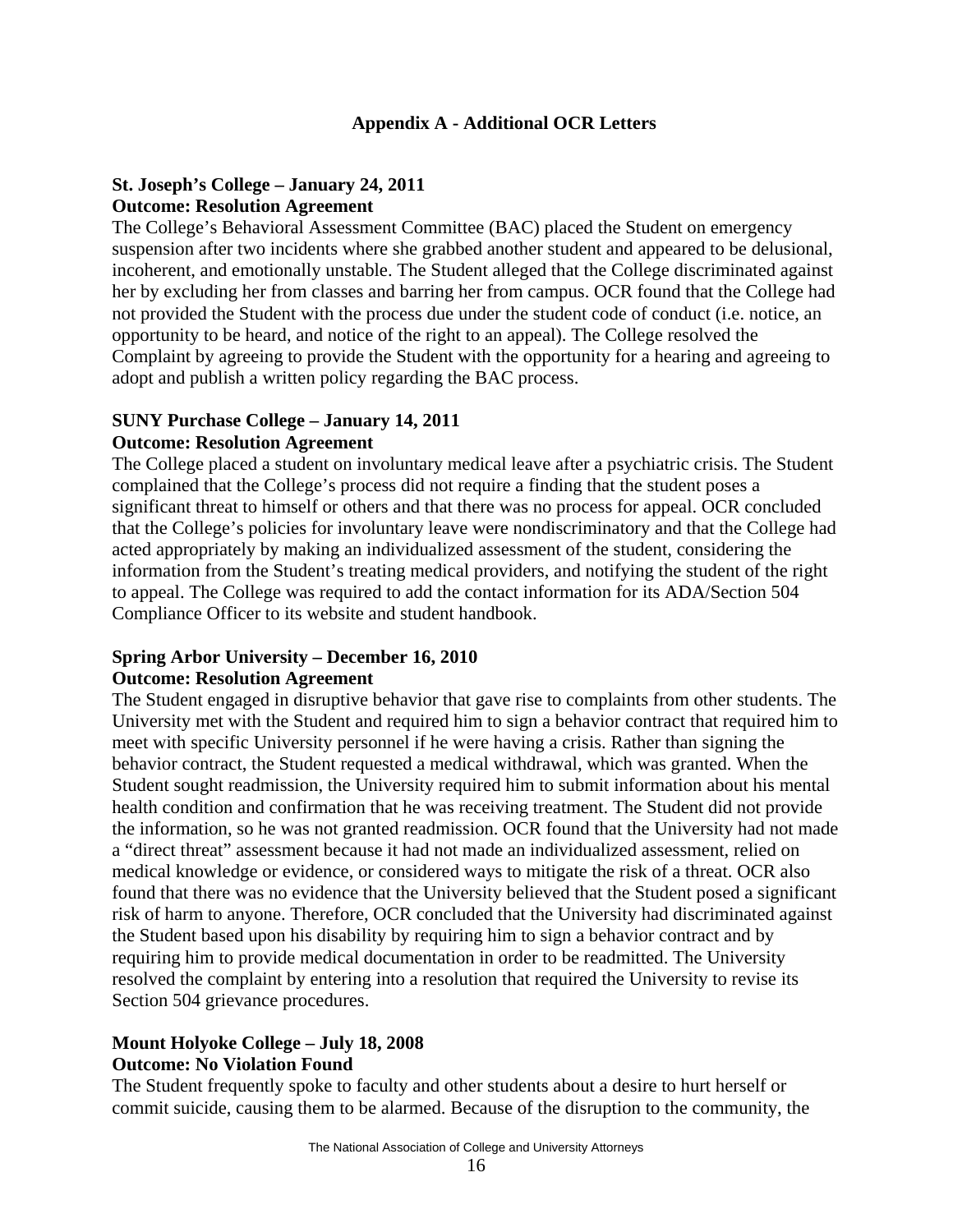Student was required to comply with a behavior agreement requiring that she use counseling services or professional supports, instead of discussing with her peers her desire to hurt herself. The Student violated the behavior agreement, so the College required her to either: be excluded from the College until the following fall; or complete the current fall semester while residing with a parent off campus and take a voluntary medical leave during the spring semester. The Student appealed, but was dissatisfied with the outcome of the appeals. OCR found that the College's disciplinary process (including the use of a behavior agreement) was nondiscriminatory because it was applied to both disabled and nondisabled students. OCR also found that the College's actions were based on legitimate, non-discriminatory reasons, namely the Student's breach of the behavior agreement and disruption of the community.

# **DeSales University – 2005**

#### **Outcome: Commitments to Resolve**

The Student was barred from campus for 3 days, without notice, because University believed he had a serious mental impairment that may require treatment. The Student was permitted to return to campus to complete the semester, but was barred from campus housing for the following semester. OCR concluded that the 3-day ban was a reasonable response to a situation presenting an immediate safety concern. OCR found that barring the Student from housing for the following semester was not appropriate because the University did not make an individualized and objective assessment of the Student's ability to participate in housing without presenting a direct threat to his safety or the safety of others and because the University did not provide the Student with due process. The University agreed to take action under "Commitments to Resolve" including adopting a process for determining whether a student presents a "direct threat."

#### **Marietta College – March 18, 2005**

#### **Outcome: Resolution Agreement**

Before arriving on campus, the Student had attempted suicide without warning and had been receiving weekly therapy. When on campus, the Student refused to participate in weekly counseling sessions and made a statement that was perceived as a veiled suicide threat. The parents refused to withdraw the Student voluntarily, so the Student was dismissed. OCR concluded that the College did not have sufficient information showing a high probability of substantial harm necessary to show a "direct threat" and that the College did not advise the parents of their right to appeal the dismissal decision. The College entered into a resolution agreement in which it agreed to amend its Emergency Withdrawal Policy to comply with Section 504.

#### **Bluffton University - December 2004 Outcome: Resolution Agreement**

The Student made an apparent suicide attempt and subsequently was diagnosed with bipolar disorder. Without receiving input from the Student's health care providers or the Student, the University notified the Student that she must withdraw or she would be suspended, and that, if she wanted to be readmitted, she would have to submit information from health care providers showing that she was able to function as a student. A week later, the Student's counselor submitted a letter saying the Student was able to cope with her mental illness and was no longer suicidal. The University refused to readmit the student based upon that information. The University did not have an involuntary withdrawal policy or procedure. OCR concluded that the Student had not been provided with due process because the University did not consider the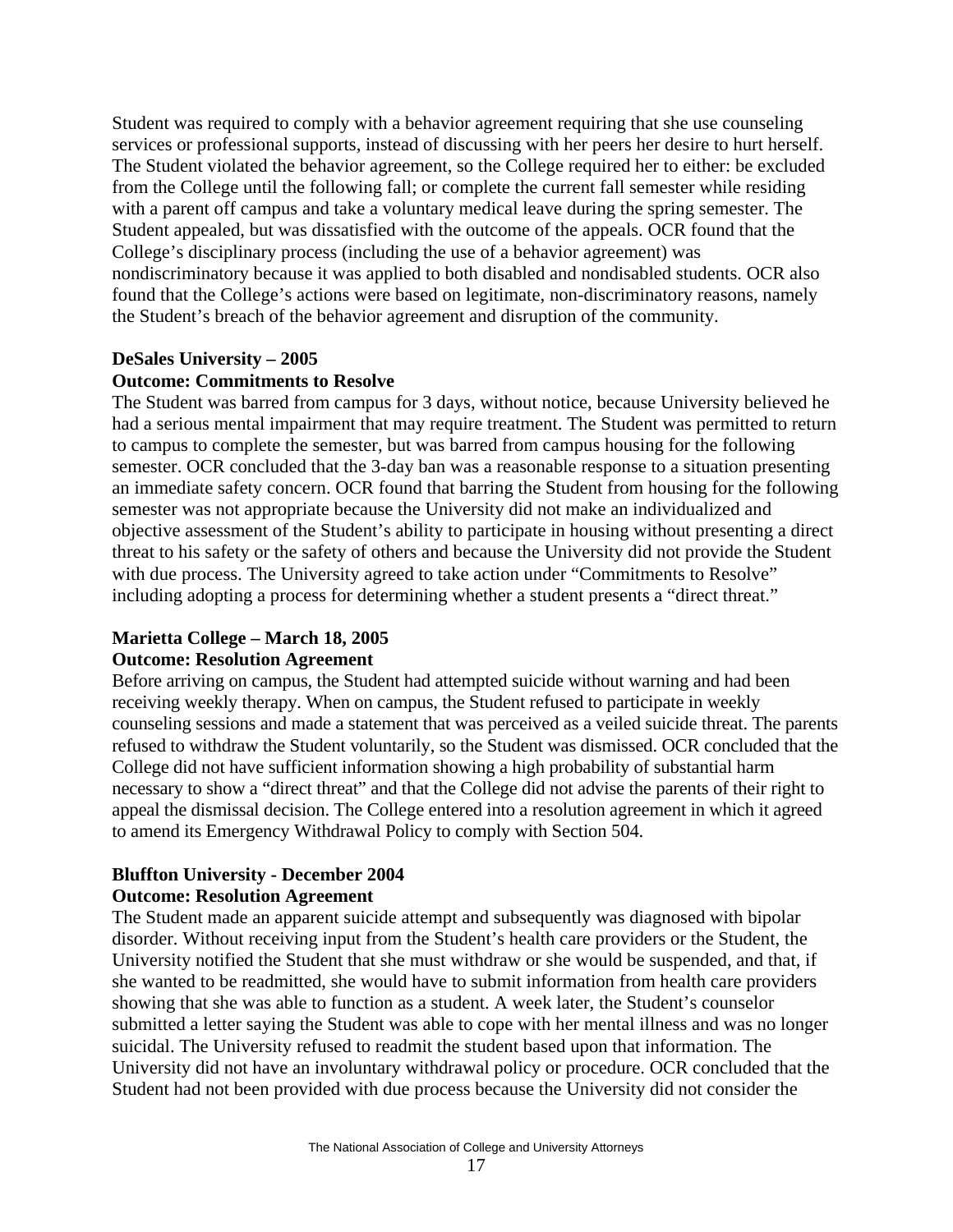information provided by the counselor, did not explain to the Student why the counselor's information was insufficient to allow the Student to return, and did not provide the Student with a hearing or opportunity to be heard. Additionally, OCR found that the University had not consulted with medical personnel, did not examine objective evidence, did not ascertain the nature and severity of the risk of harm, and did not consider ways to mitigate the risk. The University entered into a resolution agreement in which it agreed to adopt a written policy for emergency withdrawal that is consistent with the "direct threat" standards.

# **Guilford College – March 6, 2003 Outcome: Commitment to Resolve**

The Student engaged in cutting and some of her cuts required medical treatment. The College notified the Student that she was being withdrawn and that she could reapply the next semester, but would have to provide supporting documentation from a therapist and would have to obtain approval from the College's director of counseling. Because the College did not have an involuntary dismissal process, it employed a process used for voluntary withdrawals. OCR found that the College had discriminated against the Student in "withdrawing" her from the College without considering information from the Student's health care providers, without considering less severe alternatives, and without following its published procedures for removing students from residence halls. OCR also found that the College should not have required, as a condition for readmission, that the Student completely stop her self-injurious behavior; OCR stated that not all self-injurious behavior is sufficiently serious to constitute a direct threat of substantial harm. The College agreed to enter into a Commitment to Resolve in order to address OCR's concerns.

#### **Holy Names College - August 2002 Outcome: Resolution Agreement**

The Student had ongoing disputes regarding the College's implementation of accommodations for her disability. During a meeting with a Vice Dean to address those matters, the Student exhibited signs of severe distress and appeared to be hysterical and belligerent. The Student also made references to "death wishes" during the meeting. After the meeting, the Student requested literature on suicide from the College library. Based upon this conduct, the College placed the student on "temporary administrative withdrawal" and required her to undergo an independent medical evaluation in order to determine her fitness to resume her studies. After the medical evaluation, the College allowed the student reenroll. OCR concluded that the College had a reasonable basis to believe that the Student presented a direct threat to herself and to others. OCR questioned the College's failure to provide the student with due process before requiring the medical evaluation. It concluded, however, that the exigencies of the situation, coupled with the College's concern that the Student's health and safety may have been compromised by the stress of a hearing or similar proceedings, was a sufficient justification for the College's actions. OCR noted that "in most situations" the College should provide due process and should invite students to submit relevant information from their own treating physicians. Although OCR found no violation of Section 504, the College agreed to update its medical evaluation referral procedures.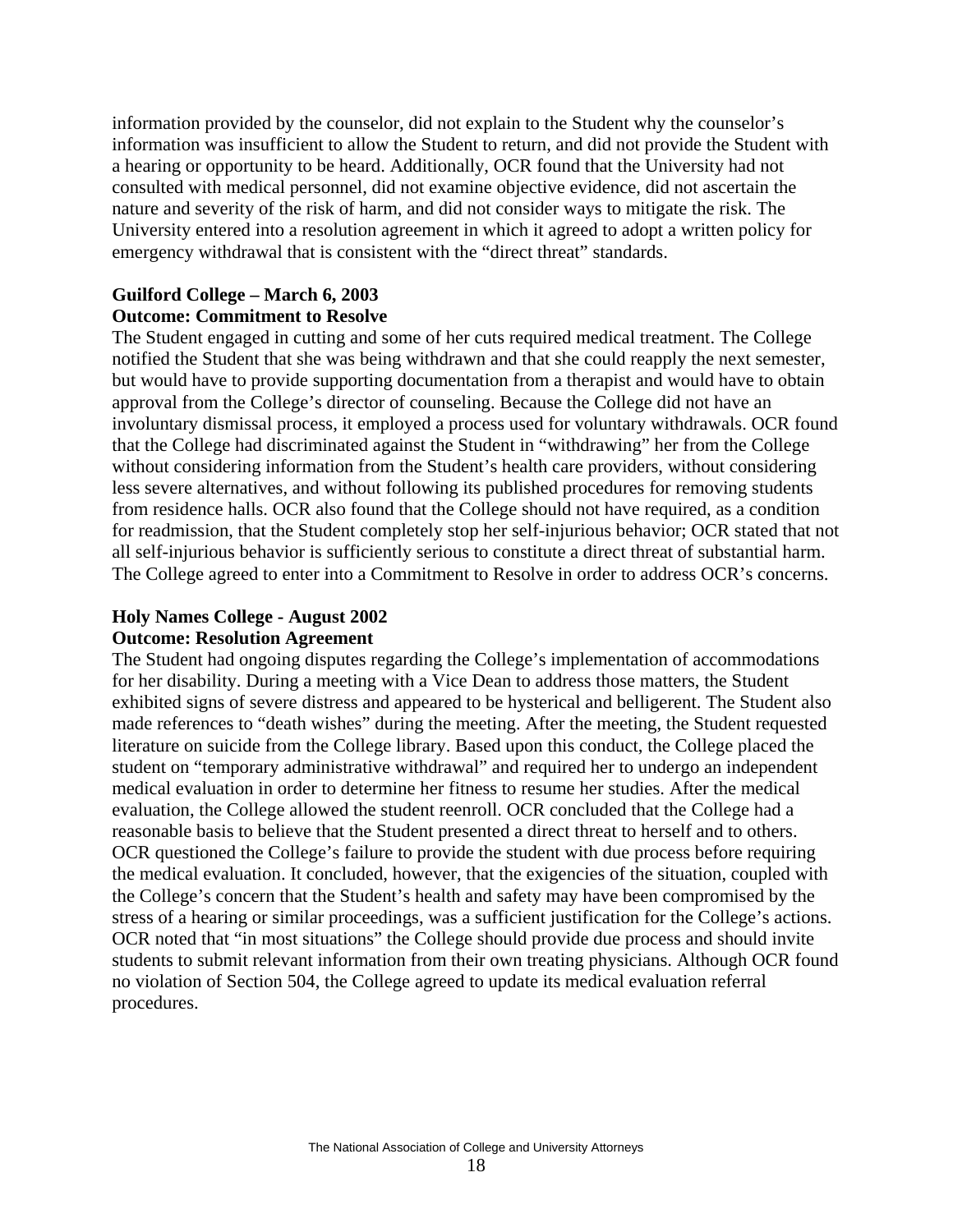# **National University – August 2002 Outcome: Voluntary Resolution Plan**

The University asserted that the Student had engaged in threatening behavior in her practicum and toward University staff and students, so it dismissed her. The Student denied the allegations and alleged that she was the victim of retaliation. OCR noted that a determination that a student poses a "direct threat" must be based upon an individualized assessment of the student's ability to participate safely in the academic program, must consider objective evidence based upon medical knowledge, must identify the specific behavior that would pose a direct threat, and must evaluate whether there are reasonable accommodations that would sufficiently mitigate the risk. OCR noted that the terms of the University's Voluntary Resolution Plan would address the issues raised in the complaint.

# **Southern Ohio College - July 2002 Outcome: No Violation Found**

The Student repeatedly engaged in conduct that disrupted class by making racist, profane, and demeaning comments and she also made a threat against another student. The Student was dismissed for violating the College's Standards of Conduct. The Student later explained that her conduct was the result of her bipolar disorder. The Student was readmitted subject to an agreement in which she promised to comply with the Standards of Conduct and to remain in therapy and comply with her prescribed medications. The Student did not request any accommodations of her disability. After readmission, the Student had altercations with other students and verbally assaulted students. The Student was again dismissed for violating the Standards of Conduct. OCR concluded that the College was permitted to dismiss the Student based upon her conduct, even if that conduct resulted from her bipolar disorder.

# **Woodbury University – June 29, 2001**

# **Outcome: Defects in University Procedures Were Corrected; No Violation Found**

While residing in a University dormitory during Thanksgiving break, the Student inflicted an injury on her arm and informed the University's psychologist of the injury. The Student was excluded from the University dormitories over the semester break. She was also excluded from the dorm during the Spring semester unless she: (1) signed an agreement that she would not engage in suicide or self harm; and (2) agreed to release her medical records to the University and to have the University's psychologist speak directly to her mental health care provider. OCR found that these conditions were over-broad and therefore inconsistent with Section 504. OCR specifically stated that requiring a broad release of medical records and information was not appropriate and that the University failed to consider reasonable accommodations in its "direct threat" analysis. However, OCR explained that the University had corrected its position by allowing the Student to return to housing upon its receipt of a letter from her doctor. Because the situation was resolved prior to the filing of the Student's complaint, OCR took no action to resolve the complaint.